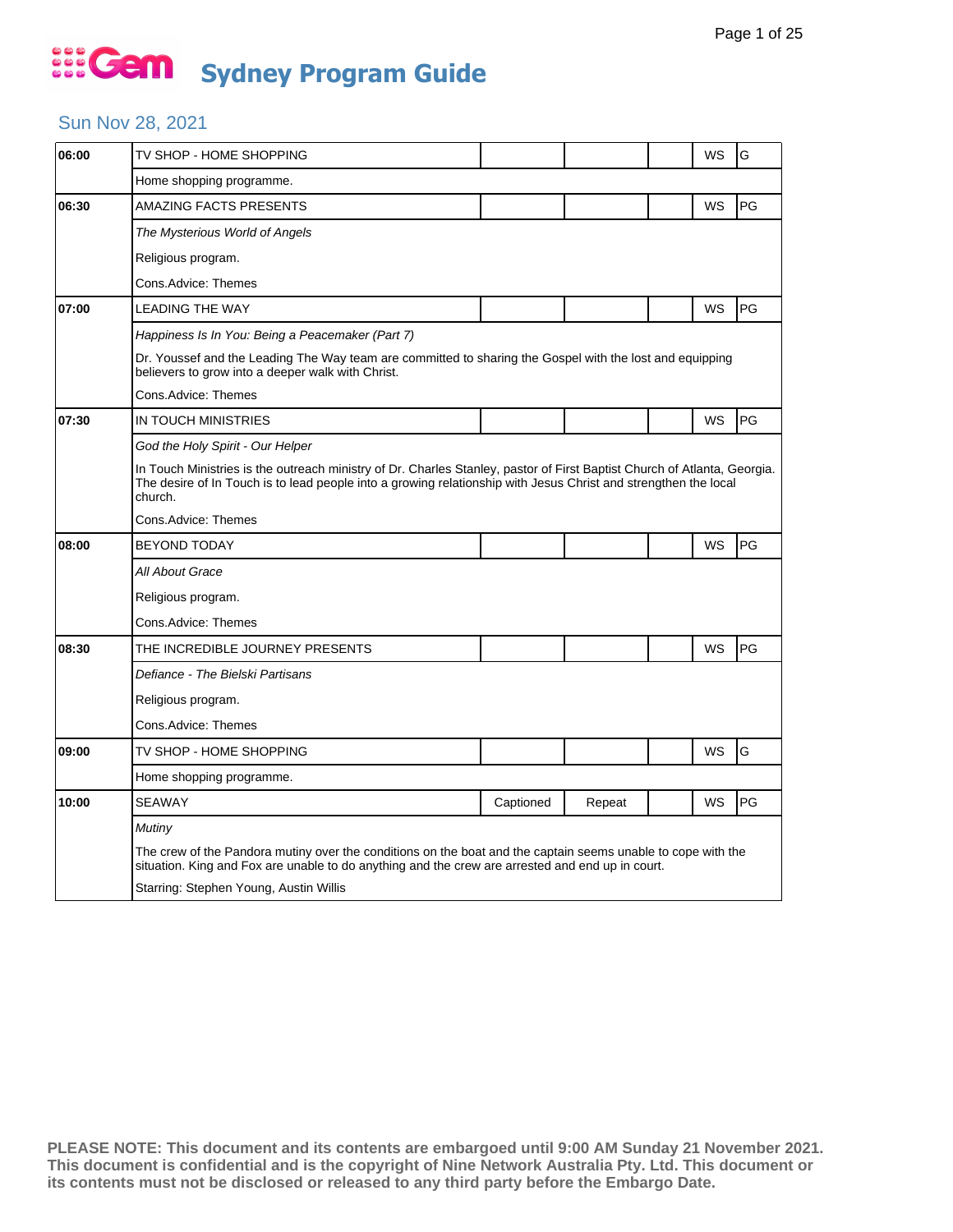### Sun Nov 28, 2021

| 11:05 | EDGAR WALLACE MYSTERIES                                                                                                                                                                                                   |      |           | Repeat |  | <b>WS</b> | PG |  |
|-------|---------------------------------------------------------------------------------------------------------------------------------------------------------------------------------------------------------------------------|------|-----------|--------|--|-----------|----|--|
|       | Who Was Maddox?<br>A publisher is nearly framed for murder, but he appears to have been goaded by the blackmailer who has also<br>blackmailed the publisher's wife.                                                       |      |           |        |  |           |    |  |
|       | Starring: Emrys Jones, Sarah Lawson, Patrick Barr                                                                                                                                                                         |      |           |        |  |           |    |  |
|       | Cons.Advice: Some Violence                                                                                                                                                                                                |      |           |        |  |           |    |  |
| 12:20 | THE GARDEN GURUS                                                                                                                                                                                                          |      | Captioned | Repeat |  | <b>WS</b> | G  |  |
|       | The last weekend of Spring before we officially hit the Summer season, and Nige has got a pressure cleaner for all<br>your deck, car and driveway needs! After, Bonnie shows us a great way to deter pests in the garden. |      |           |        |  |           |    |  |
| 12:50 | <b>GETAWAY</b>                                                                                                                                                                                                            |      | Captioned | Repeat |  | <b>WS</b> | PG |  |
|       | This week on Getaway we'll show you what's new at Sydney's Luna Park, enjoy village life in Fiji plus cycle New<br>Zealand's glorious South Island.                                                                       |      |           |        |  |           |    |  |
| 13:20 | THE LAVENDER HILL MOB                                                                                                                                                                                                     | 1951 | Captioned | Repeat |  | <b>WS</b> | G  |  |
|       | The Lavender Hill Mob                                                                                                                                                                                                     |      |           |        |  |           |    |  |
|       | A timid bank clerk scheming to get even with his employer by masterminding a fool-proof robbery, leading to a<br>riotous chase through London and the Continent.                                                          |      |           |        |  |           |    |  |
|       | Starring: Alec Guinness, Stanley Holloway, Alfie Bass                                                                                                                                                                     |      |           |        |  |           |    |  |
| 15:00 | <b>HOW TO STUFF A WILD BIKINI</b>                                                                                                                                                                                         | 1965 | Captioned | Repeat |  | WS        | G  |  |
|       | How to Stuff A Wild Bikini                                                                                                                                                                                                |      |           |        |  |           |    |  |
|       | Spending his Naval Reserve duty in Tahiti, a young man calls upon a local witch doctor to keep an eye on his<br>girlfriend and divert any male attention while he's gone.                                                 |      |           |        |  |           |    |  |
|       | Starring: Annette Funicello, Yvonne Craig, Dwayne Hickman, Buster Keaton, Mickey Rooney                                                                                                                                   |      |           |        |  |           |    |  |
| 17:00 | <b>TARAS BULBA</b>                                                                                                                                                                                                        | 1962 |           | Repeat |  | <b>WS</b> | PG |  |
|       | Taras Bulba                                                                                                                                                                                                               |      |           |        |  |           |    |  |
|       | A fierce Cossack chieftain who has vowed to fight 'til the death to regain his lands from Polish invaders is confronted<br>by his headstrong son, who is in love with a Polish girl.                                      |      |           |        |  |           |    |  |
|       | Starring: Yul Brynner, Tony Curtis, Christine Kaufmann                                                                                                                                                                    |      |           |        |  |           |    |  |
|       | Cons.Advice: Mild Violence                                                                                                                                                                                                |      |           |        |  |           |    |  |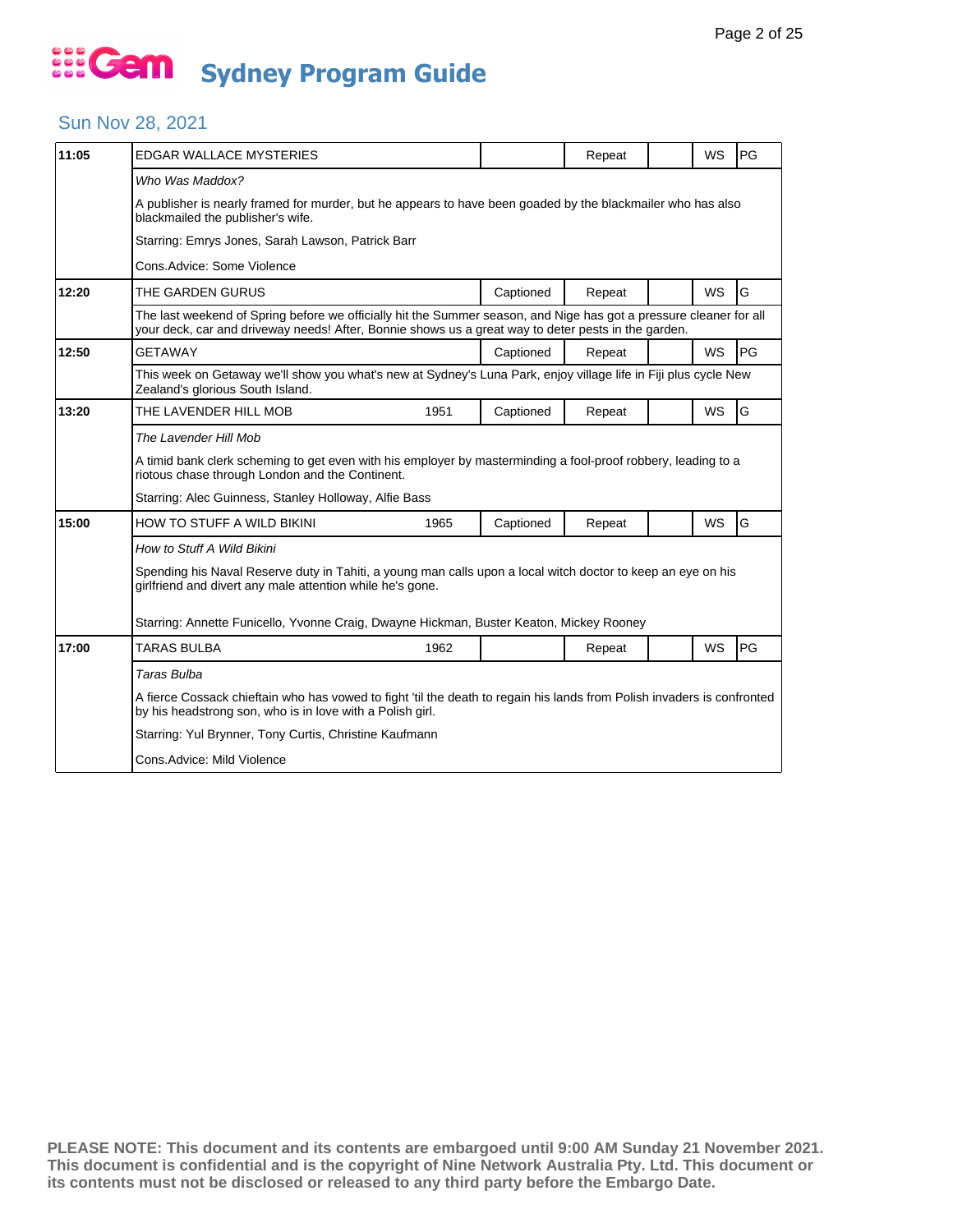#### Sun Nov 28, 2021

| 19:30 | TBA                                                                                                                                                                                                                                                                                                                                                                                    | Captioned |        |  | WS | G         |  |  |  |
|-------|----------------------------------------------------------------------------------------------------------------------------------------------------------------------------------------------------------------------------------------------------------------------------------------------------------------------------------------------------------------------------------------|-----------|--------|--|----|-----------|--|--|--|
|       | Information To Follow.                                                                                                                                                                                                                                                                                                                                                                 |           |        |  |    |           |  |  |  |
| 20:30 | CORONER                                                                                                                                                                                                                                                                                                                                                                                |           |        |  | WS | MA        |  |  |  |
|       | Fire Part 2                                                                                                                                                                                                                                                                                                                                                                            |           |        |  |    |           |  |  |  |
|       | Jenny and Donovan must race to confirm their suspicions before a dangerous suspect gets away.                                                                                                                                                                                                                                                                                          |           |        |  |    |           |  |  |  |
|       | Starring: Ehren Kassam, Tamara Podemski, Eric Bruneau                                                                                                                                                                                                                                                                                                                                  |           |        |  |    |           |  |  |  |
|       | Cons.Advice: Medical Procedures, Gory Scenes, Adult Themes                                                                                                                                                                                                                                                                                                                             |           |        |  |    |           |  |  |  |
| 21:30 | CHICAGO PD                                                                                                                                                                                                                                                                                                                                                                             | Captioned |        |  | WS | <b>MA</b> |  |  |  |
|       | Now I'm God                                                                                                                                                                                                                                                                                                                                                                            |           |        |  |    |           |  |  |  |
|       | A doctor from Voight's past is under investigation when four of his patients are sent to Chicago Med for an overdose<br>of chemotherapy.                                                                                                                                                                                                                                               |           |        |  |    |           |  |  |  |
|       | Starring: Jason Beghe, Jesse Lee Soffer, Patrick John Flueger                                                                                                                                                                                                                                                                                                                          |           |        |  |    |           |  |  |  |
|       | Cons. Advice: Strong Adult Themes, Strong Violence                                                                                                                                                                                                                                                                                                                                     |           |        |  |    |           |  |  |  |
| 22:30 | CHICAGO FIRE                                                                                                                                                                                                                                                                                                                                                                           | Captioned |        |  | WS | <b>MA</b> |  |  |  |
|       | Just Drive the Truck                                                                                                                                                                                                                                                                                                                                                                   |           |        |  |    |           |  |  |  |
|       | Fingers get pointed and tempers flare between members of Firehouse 51 and the Austin firehouse when fire trucks<br>collide en route to a perilous call. Meanwhile, Boden has a plan to get Dawson her badge, but it comes at a cost.<br>Elsewhere, Mills confronts his past and his future on the same day and the Molly's crew hits some hurdles starting<br>up their new food truck. |           |        |  |    |           |  |  |  |
|       | Starring: Jesse Spencer, Taylor Kinney, Monica Raymund                                                                                                                                                                                                                                                                                                                                 |           |        |  |    |           |  |  |  |
|       | Cons. Advice: Strong Adult Themes, Strong Violence                                                                                                                                                                                                                                                                                                                                     |           |        |  |    |           |  |  |  |
| 23:30 | CHICAGO MED                                                                                                                                                                                                                                                                                                                                                                            | Captioned | Repeat |  | WS | M         |  |  |  |
|       | <b>Over Troubled Water</b>                                                                                                                                                                                                                                                                                                                                                             |           |        |  |    |           |  |  |  |
|       | Dr. Charles is pressured when Dr. Choi and Dr. Manning disagree with his medical decision regarding a baby born<br>with an addiction to heroin; Dr. Rhodes deals with relationship issues; Goodwin helps Bert understand Lyla's<br>sickness.                                                                                                                                           |           |        |  |    |           |  |  |  |
|       | Starring: Nick Gehlfuss, Yaya DaCosta, Torrey DeVitto                                                                                                                                                                                                                                                                                                                                  |           |        |  |    |           |  |  |  |
|       | Cons.Advice: Medical Procedures, Adult Themes                                                                                                                                                                                                                                                                                                                                          |           |        |  |    |           |  |  |  |
| 00:30 | <b>MY FAVORITE MARTIAN</b>                                                                                                                                                                                                                                                                                                                                                             |           | Repeat |  | WS | G         |  |  |  |
|       | Raffles No. 2                                                                                                                                                                                                                                                                                                                                                                          |           |        |  |    |           |  |  |  |
|       | Martin uses incriminating fingerprints for his driver's license application.                                                                                                                                                                                                                                                                                                           |           |        |  |    |           |  |  |  |
|       | Starring: Ray Walston, Bill Bixby, Pamela Britton                                                                                                                                                                                                                                                                                                                                      |           |        |  |    |           |  |  |  |
| 01:00 | TV SHOP - HOME SHOPPING                                                                                                                                                                                                                                                                                                                                                                |           | Repeat |  | WS | G         |  |  |  |
|       | Home shopping programme.                                                                                                                                                                                                                                                                                                                                                               |           |        |  |    |           |  |  |  |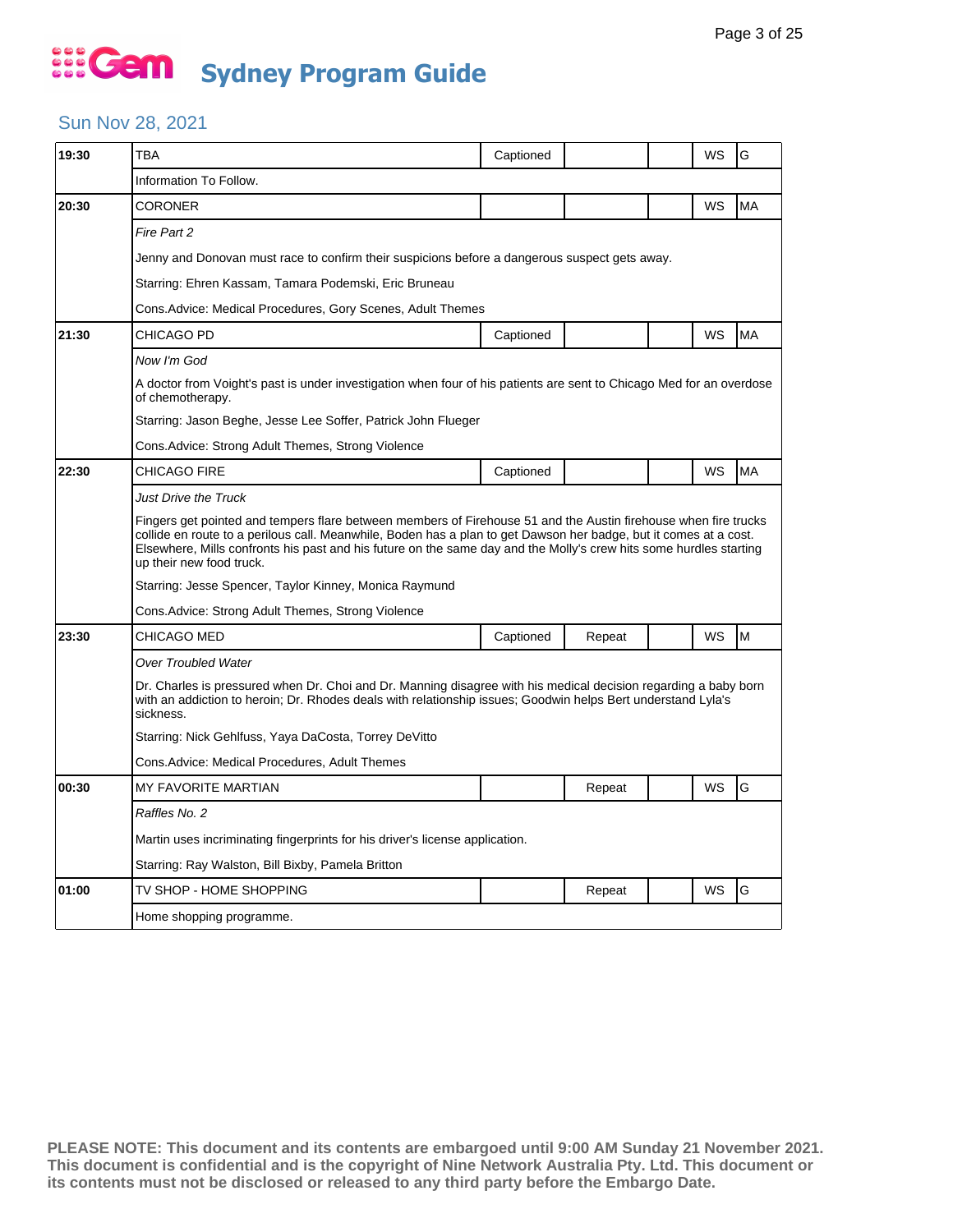#### Sun Nov 28, 2021

| 04:30 | <b>IJOYCE MEYER</b>                                                                                                                                                          |  |        |  | WS | IPG |  |  |
|-------|------------------------------------------------------------------------------------------------------------------------------------------------------------------------------|--|--------|--|----|-----|--|--|
|       | Joyce Meyer, one of the world's leading practical Bible teachers and New York Times best-selling author, shares<br>encouragement and advice to help people enjoy daily life. |  |        |  |    |     |  |  |
|       | Cons.Advice: Themes                                                                                                                                                          |  |        |  |    |     |  |  |
| 05:00 | ITV SHOP - HOME SHOPPING                                                                                                                                                     |  | Repeat |  | WS |     |  |  |
|       | Home shopping programme.                                                                                                                                                     |  |        |  |    |     |  |  |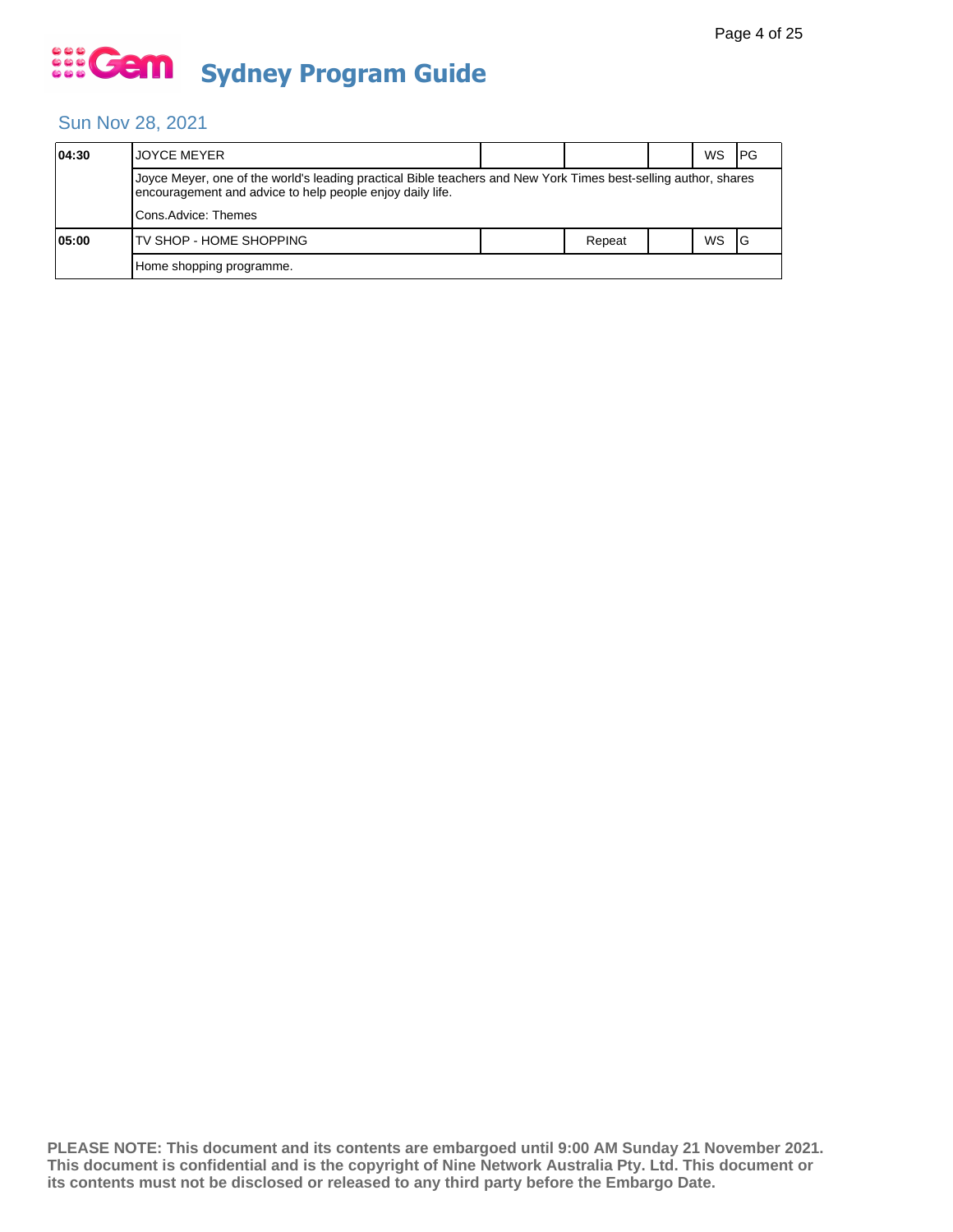#### Mon Nov 29, 2021

| 06:00 | TV SHOP - HOME SHOPPING                                                                                                                                                                                                                                                                 |           | Repeat |  | WS | G  |  |  |  |
|-------|-----------------------------------------------------------------------------------------------------------------------------------------------------------------------------------------------------------------------------------------------------------------------------------------|-----------|--------|--|----|----|--|--|--|
|       | Home shopping programme.                                                                                                                                                                                                                                                                |           |        |  |    |    |  |  |  |
| 07:00 | <b>CREFLO DOLLAR MINISTRIES</b>                                                                                                                                                                                                                                                         |           |        |  | WS | PG |  |  |  |
|       | The Cross: The Defining Line Of The Gospel PT. 2 (Part 1 or 2)                                                                                                                                                                                                                          |           |        |  |    |    |  |  |  |
|       | Religious Programme.                                                                                                                                                                                                                                                                    |           |        |  |    |    |  |  |  |
|       | Cons.Advice: Themes                                                                                                                                                                                                                                                                     |           |        |  |    |    |  |  |  |
| 07:30 | TV SHOP - HOME SHOPPING                                                                                                                                                                                                                                                                 |           | Repeat |  | WS | G  |  |  |  |
|       | Home shopping programme.                                                                                                                                                                                                                                                                |           |        |  |    |    |  |  |  |
| 09:30 | <b>NEWSTYLE DIRECT</b>                                                                                                                                                                                                                                                                  |           | Repeat |  | WS | G  |  |  |  |
|       | Versamax Power-Tool System                                                                                                                                                                                                                                                              |           |        |  |    |    |  |  |  |
|       | Home shopping programme.                                                                                                                                                                                                                                                                |           |        |  |    |    |  |  |  |
| 10:00 | DANOZ                                                                                                                                                                                                                                                                                   |           |        |  | WS | G  |  |  |  |
|       | H <sub>2</sub> O HD                                                                                                                                                                                                                                                                     |           |        |  |    |    |  |  |  |
|       | Home shopping programme.                                                                                                                                                                                                                                                                |           |        |  |    |    |  |  |  |
| 10:30 | <b>POINTLESS</b>                                                                                                                                                                                                                                                                        | Captioned | Repeat |  | WS | PG |  |  |  |
|       | Hosted by Alexander Armstrong with assistance from Richard Osman. In each episode four teams of two<br>contestants attempt to find correct but obscure answers to four rounds of general knowledge questions, with the<br>winning team eligible to compete for the show's cash jackpot. |           |        |  |    |    |  |  |  |
| 11:30 | <b>MY FAVORITE MARTIAN</b>                                                                                                                                                                                                                                                              |           | Repeat |  | WS | G  |  |  |  |
|       | The Atom Misers                                                                                                                                                                                                                                                                         |           |        |  |    |    |  |  |  |
|       | Martin enlists the aid of a 13-year-old science genius.                                                                                                                                                                                                                                 |           |        |  |    |    |  |  |  |
|       | Starring: Ray Walston, Bill Bixby, Pamela Britton                                                                                                                                                                                                                                       |           |        |  |    |    |  |  |  |
| 12:00 | <b>TBA</b>                                                                                                                                                                                                                                                                              | Captioned |        |  | WS | G  |  |  |  |
|       | Information To Follow.                                                                                                                                                                                                                                                                  |           |        |  |    |    |  |  |  |
| 13:00 | DAYS OF OUR LIVES                                                                                                                                                                                                                                                                       |           |        |  | WS | M  |  |  |  |
|       | The Kiriakis family celebrates Christmas Eve; Xander brings a surprising date to the festivities.                                                                                                                                                                                       |           |        |  |    |    |  |  |  |
|       | Starring: Camila Banus, Lucas Adams, Lamon Archey                                                                                                                                                                                                                                       |           |        |  |    |    |  |  |  |
|       | Cons.Advice: Themes                                                                                                                                                                                                                                                                     |           |        |  |    |    |  |  |  |
| 13:55 | THE YOUNG AND THE RESTLESS                                                                                                                                                                                                                                                              |           |        |  | WS | PG |  |  |  |
|       | Nick and Phyllis debate over a business venture. Sharon and Rey make plans for their future. Nikki gives Adam a<br>warning shot.                                                                                                                                                        |           |        |  |    |    |  |  |  |
|       | Starring: Doug Davidson, Eric Braeden, Peter Bergman                                                                                                                                                                                                                                    |           |        |  |    |    |  |  |  |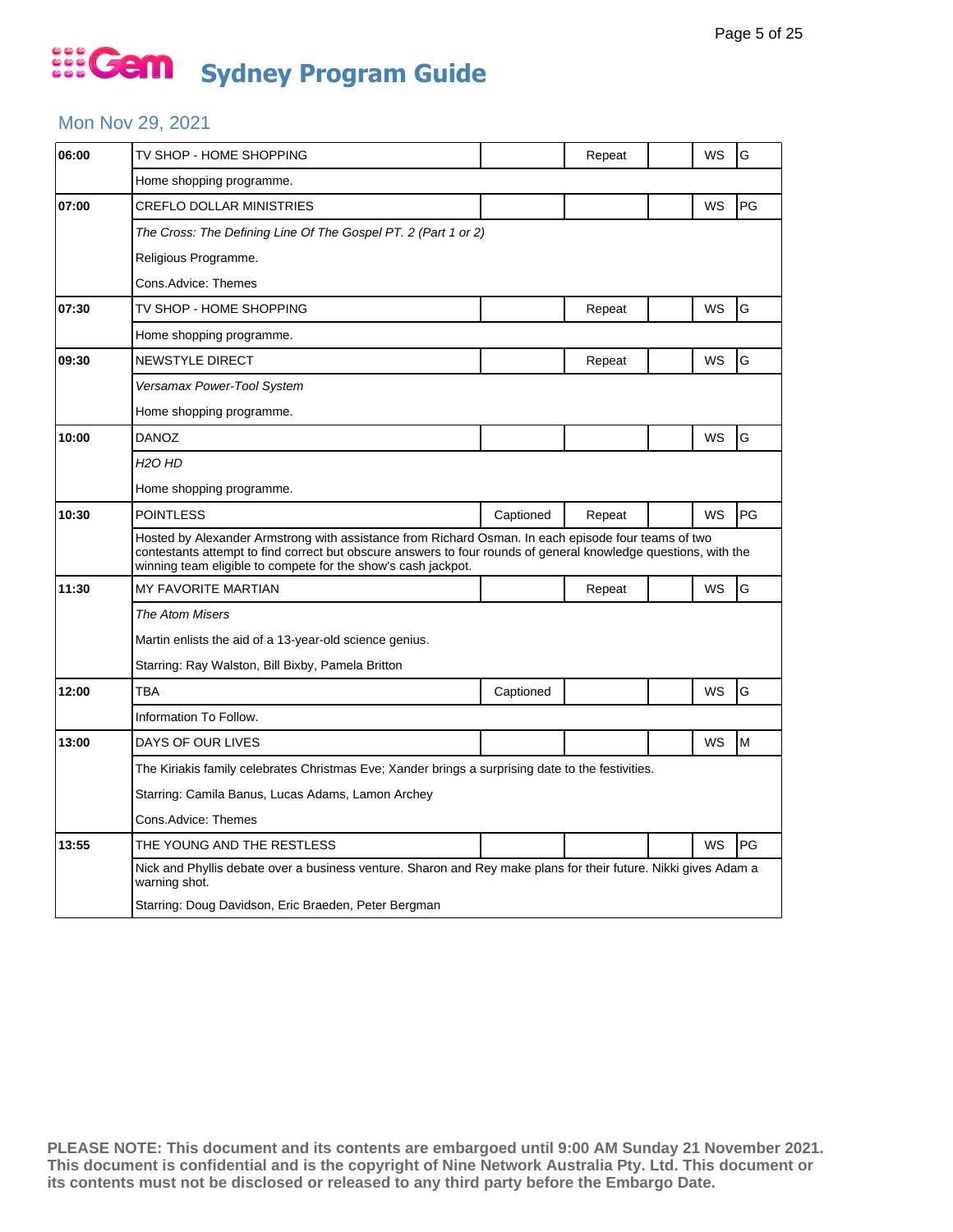#### Mon Nov 29, 2021

| 14:50 | ANTIQUES ROADSHOW                                                                                                                                                                                  |  | Captioned |        |  | WS        | G         |  |  |
|-------|----------------------------------------------------------------------------------------------------------------------------------------------------------------------------------------------------|--|-----------|--------|--|-----------|-----------|--|--|
|       | Arley Hall 2 - Part 2                                                                                                                                                                              |  |           |        |  |           |           |  |  |
|       | Fiona Bruce travels across various regions of the United Kingdom, appraising antiques brought in by the local<br>people. You'd be amazed at how much a seemingly inexpensive antique can be worth. |  |           |        |  |           |           |  |  |
| 15:20 | <b>CHAMPAGNE CHARLIE</b><br>1944                                                                                                                                                                   |  | Captioned | Repeat |  | <b>WS</b> | IG        |  |  |
|       | Champagne Charlie                                                                                                                                                                                  |  |           |        |  |           |           |  |  |
|       | The story of a 19th Century English music hall performer and life behind the scenes.                                                                                                               |  |           |        |  |           |           |  |  |
|       | Starring: Tommy Trinder, Stanley Holloway                                                                                                                                                          |  |           |        |  |           |           |  |  |
| 17:30 | MURDER, SHE WROTE                                                                                                                                                                                  |  |           | Repeat |  |           | <b>PG</b> |  |  |
|       | Deadly Lady                                                                                                                                                                                        |  |           |        |  |           |           |  |  |
|       | A multi-millionaire is swept off his yacht during a hurricane near Cabot Cover, but his four daughters are not exactly<br>drowning in sorrow.                                                      |  |           |        |  |           |           |  |  |
|       | Starring: Angela Lansbury, William Windom, Tom Bosley, Jerry Orbach, Michael Horton                                                                                                                |  |           |        |  |           |           |  |  |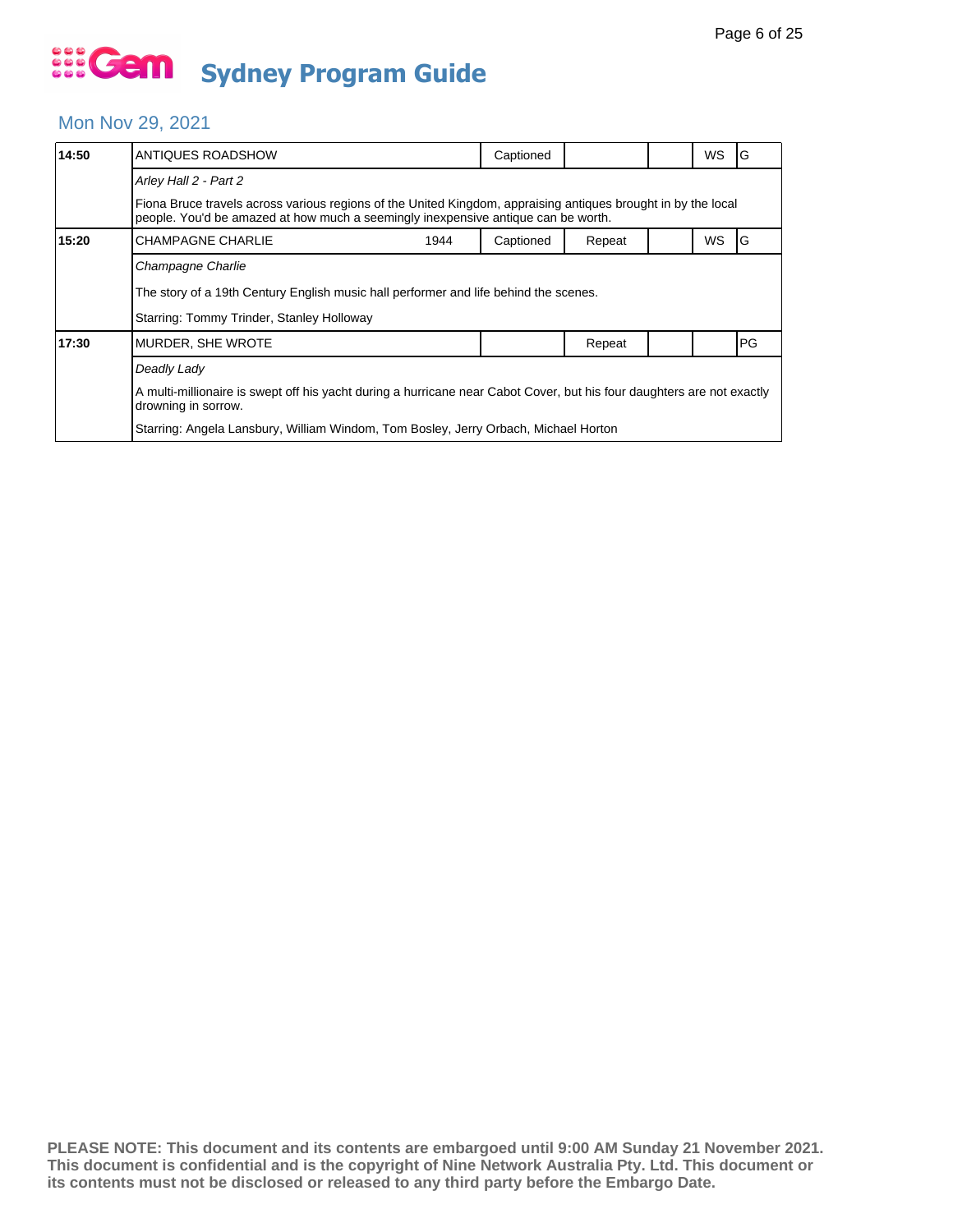## ... Gem **Sydney Program Guide**

### Mon Nov 29, 2021

| 18:30 | ANTIQUES ROADSHOW                                                                                                                                                                                                                               | Captioned                                                                                                                                                                                                                       | Repeat |  | WS        | G         |  |  |  |  |
|-------|-------------------------------------------------------------------------------------------------------------------------------------------------------------------------------------------------------------------------------------------------|---------------------------------------------------------------------------------------------------------------------------------------------------------------------------------------------------------------------------------|--------|--|-----------|-----------|--|--|--|--|
|       | <b>Broughton Castle 2</b>                                                                                                                                                                                                                       |                                                                                                                                                                                                                                 |        |  |           |           |  |  |  |  |
|       | Fiona Bruce travels across various regions of the United Kingdom, appraising antiques brought in by the local<br>people. You'd be amazed at how much a seemingly inexpensive antique can be worth.                                              |                                                                                                                                                                                                                                 |        |  |           |           |  |  |  |  |
| 19:30 | <b>POIROT</b>                                                                                                                                                                                                                                   |                                                                                                                                                                                                                                 | Repeat |  | WS        | <b>PG</b> |  |  |  |  |
|       | The Yellow Iris                                                                                                                                                                                                                                 |                                                                                                                                                                                                                                 |        |  |           |           |  |  |  |  |
|       | Poirot is caught up in a coup d'etat in Argentina and arrested as a spy, which hinders him from solving the murder of<br>Iris Russell at a French restaurant owned by an Italian in Buenos Aires.                                               |                                                                                                                                                                                                                                 |        |  |           |           |  |  |  |  |
|       | Starring: David Suchet, Hugh Fraser, Philip Jackson                                                                                                                                                                                             |                                                                                                                                                                                                                                 |        |  |           |           |  |  |  |  |
|       | Cons.Advice: Mild Violence                                                                                                                                                                                                                      |                                                                                                                                                                                                                                 |        |  |           |           |  |  |  |  |
| 20:40 | SILENT WITNESS                                                                                                                                                                                                                                  |                                                                                                                                                                                                                                 |        |  | WS        | <b>MA</b> |  |  |  |  |
|       | Death Has No Dominion                                                                                                                                                                                                                           |                                                                                                                                                                                                                                 |        |  |           |           |  |  |  |  |
|       | When Leo's friend commits suicide, Harry and Nikki are called to the scene of a violent and calculated murder,<br>which is thought to be the work of an apparently dormant serial killer.                                                       |                                                                                                                                                                                                                                 |        |  |           |           |  |  |  |  |
|       | Cons.Advice: Strong Adult Themes, Strong Violence, Some Coarse Language                                                                                                                                                                         |                                                                                                                                                                                                                                 |        |  |           |           |  |  |  |  |
| 22:50 | LAW & ORDER: CRIMINAL INTENT                                                                                                                                                                                                                    | Captioned                                                                                                                                                                                                                       |        |  | WS        | <b>MA</b> |  |  |  |  |
|       | In The Wee Small Hours - Part 2                                                                                                                                                                                                                 |                                                                                                                                                                                                                                 |        |  |           |           |  |  |  |  |
|       | As the evidence mounts against the judge, who strikes back in very personal ways.                                                                                                                                                               |                                                                                                                                                                                                                                 |        |  |           |           |  |  |  |  |
|       | Starring: Kathryn Erbe, Vincent D'Onofrio, Jamey Sheridan                                                                                                                                                                                       |                                                                                                                                                                                                                                 |        |  |           |           |  |  |  |  |
|       | Cons.Advice: Strong Adult Themes, Some Violence                                                                                                                                                                                                 |                                                                                                                                                                                                                                 |        |  |           |           |  |  |  |  |
| 23:50 | THE ENEMY WITHIN                                                                                                                                                                                                                                | Captioned                                                                                                                                                                                                                       | Repeat |  | WS        | M         |  |  |  |  |
|       | The Embassy                                                                                                                                                                                                                                     |                                                                                                                                                                                                                                 |        |  |           |           |  |  |  |  |
|       | When a highly sophisticated Tal operative evades FBI custody and flees to the Swiss embassy, the Cointel team<br>must go under cover; what begins as a smooth counterintelligence operation quickly devolves into a tense hostage<br>situation. |                                                                                                                                                                                                                                 |        |  |           |           |  |  |  |  |
|       | Starring: Jennifer Carpenter, Morris Chestnut, Raza Jaffrey                                                                                                                                                                                     |                                                                                                                                                                                                                                 |        |  |           |           |  |  |  |  |
|       | Cons.Advice: Mature Themes, Some Violence                                                                                                                                                                                                       |                                                                                                                                                                                                                                 |        |  |           |           |  |  |  |  |
| 00:50 | GARDEN GURUS MOMENTS                                                                                                                                                                                                                            | Captioned                                                                                                                                                                                                                       | Repeat |  | <b>WS</b> | G         |  |  |  |  |
|       | Soil and Plant Health                                                                                                                                                                                                                           |                                                                                                                                                                                                                                 |        |  |           |           |  |  |  |  |
|       | The Garden Gurus team give you tips and tricks for gardening success, every season of year. From feeding your<br>lawn, to indoor plants and everything in between, Trev and the team have you covered.                                          |                                                                                                                                                                                                                                 |        |  |           |           |  |  |  |  |
| 01:00 | TV SHOP - HOME SHOPPING                                                                                                                                                                                                                         |                                                                                                                                                                                                                                 | Repeat |  | WS        | G         |  |  |  |  |
|       | Home shopping programme.                                                                                                                                                                                                                        |                                                                                                                                                                                                                                 |        |  |           |           |  |  |  |  |
| 01:30 | THE ENEMY WITHIN                                                                                                                                                                                                                                | Captioned                                                                                                                                                                                                                       | Repeat |  | WS        | M         |  |  |  |  |
|       | Sequestered                                                                                                                                                                                                                                     |                                                                                                                                                                                                                                 |        |  |           |           |  |  |  |  |
|       | political career.                                                                                                                                                                                                                               | Keaton and his team are able to intervene and stop the assassination of a high-profile congresswoman; Shepherd<br>interrogates the politician, who had previously used Shepherd's treason conviction as a launching pad for her |        |  |           |           |  |  |  |  |
|       | Starring: Jennifer Carpenter, Morris Chestnut, Raza Jaffrey                                                                                                                                                                                     |                                                                                                                                                                                                                                 |        |  |           |           |  |  |  |  |
|       | Cons.Advice: Mature Themes, Some Violence                                                                                                                                                                                                       |                                                                                                                                                                                                                                 |        |  |           |           |  |  |  |  |
|       |                                                                                                                                                                                                                                                 |                                                                                                                                                                                                                                 |        |  |           |           |  |  |  |  |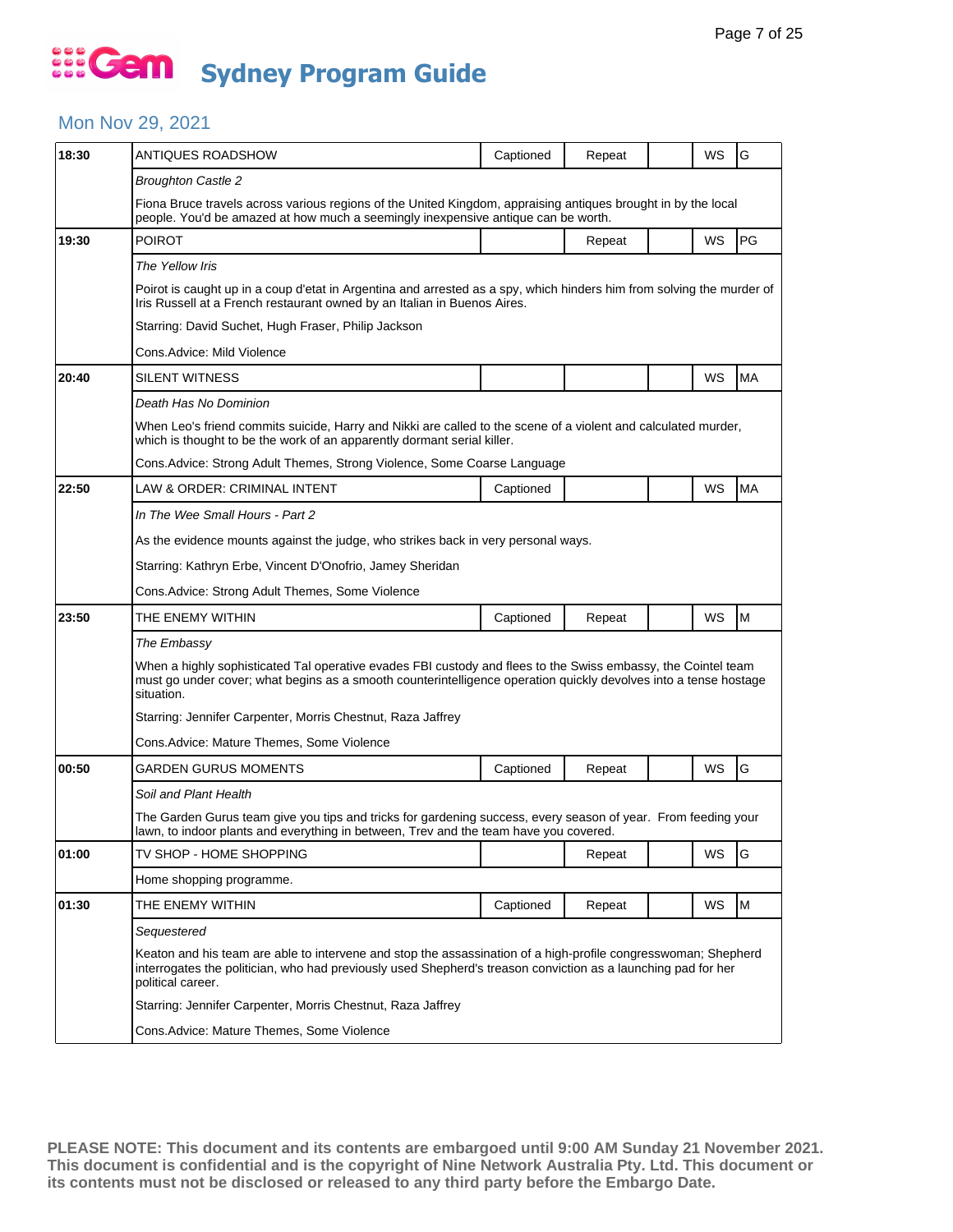#### Mon Nov 29, 2021

| 02:30 | TV SHOP - HOME SHOPPING                                                                                                                                                      |  | Repeat |  | WS.       | IG         |  |  |
|-------|------------------------------------------------------------------------------------------------------------------------------------------------------------------------------|--|--------|--|-----------|------------|--|--|
|       | Home shopping programme.                                                                                                                                                     |  |        |  |           |            |  |  |
| 04:30 | <b>JOYCE MEYER</b>                                                                                                                                                           |  |        |  | WS        | <b>IPG</b> |  |  |
|       | Joyce Meyer, one of the world's leading practical Bible teachers and New York Times best-selling author, shares<br>encouragement and advice to help people enjoy daily life. |  |        |  |           |            |  |  |
|       | Cons.Advice: Themes                                                                                                                                                          |  |        |  |           |            |  |  |
| 05:00 | TV SHOP - HOME SHOPPING                                                                                                                                                      |  | Repeat |  | <b>WS</b> | IG         |  |  |
|       | Home shopping programme.                                                                                                                                                     |  |        |  |           |            |  |  |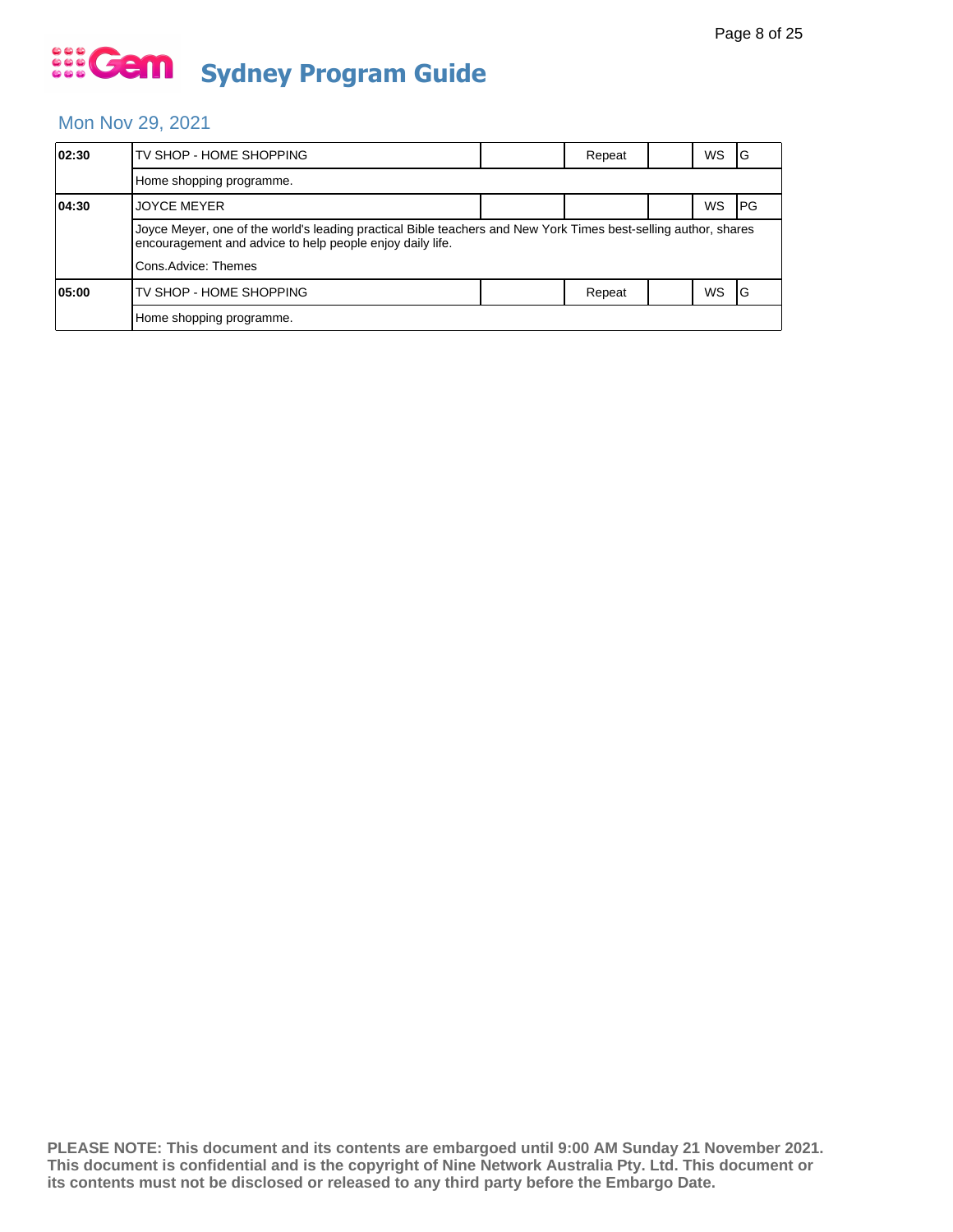#### Tue Nov 30, 2021

| 06:00 | TV SHOP - HOME SHOPPING                                                                                                                                                                                                                                                                 |                                                                                                                                                                                                   | Repeat | WS | G  |  |  |  |  |
|-------|-----------------------------------------------------------------------------------------------------------------------------------------------------------------------------------------------------------------------------------------------------------------------------------------|---------------------------------------------------------------------------------------------------------------------------------------------------------------------------------------------------|--------|----|----|--|--|--|--|
|       | Home shopping programme.                                                                                                                                                                                                                                                                |                                                                                                                                                                                                   |        |    |    |  |  |  |  |
| 07:00 | <b>CREFLO DOLLAR MINISTRIES</b>                                                                                                                                                                                                                                                         |                                                                                                                                                                                                   |        | WS | PG |  |  |  |  |
|       | The Cross: The Defining Line Of The Gospel PT. 2 (Part 2 of 2)                                                                                                                                                                                                                          |                                                                                                                                                                                                   |        |    |    |  |  |  |  |
|       | Religious Programme.                                                                                                                                                                                                                                                                    |                                                                                                                                                                                                   |        |    |    |  |  |  |  |
|       | Cons.Advice: Themes                                                                                                                                                                                                                                                                     |                                                                                                                                                                                                   |        |    |    |  |  |  |  |
| 07:30 | TV SHOP - HOME SHOPPING                                                                                                                                                                                                                                                                 |                                                                                                                                                                                                   | Repeat | WS | G  |  |  |  |  |
|       | Home shopping programme.                                                                                                                                                                                                                                                                |                                                                                                                                                                                                   |        |    |    |  |  |  |  |
| 09:30 | NEWSTYLE DIRECT                                                                                                                                                                                                                                                                         |                                                                                                                                                                                                   | Repeat | WS | G  |  |  |  |  |
|       | The Professional Nibbler                                                                                                                                                                                                                                                                |                                                                                                                                                                                                   |        |    |    |  |  |  |  |
|       | Home shopping programme.                                                                                                                                                                                                                                                                |                                                                                                                                                                                                   |        |    |    |  |  |  |  |
| 10:00 | DANOZ                                                                                                                                                                                                                                                                                   |                                                                                                                                                                                                   |        | WS | G  |  |  |  |  |
|       | Copper Chef                                                                                                                                                                                                                                                                             |                                                                                                                                                                                                   |        |    |    |  |  |  |  |
|       | Home shopping programme.                                                                                                                                                                                                                                                                |                                                                                                                                                                                                   |        |    |    |  |  |  |  |
| 10:30 | <b>POINTLESS</b>                                                                                                                                                                                                                                                                        | Captioned                                                                                                                                                                                         | Repeat | WS | PG |  |  |  |  |
|       | Hosted by Alexander Armstrong with assistance from Richard Osman. In each episode four teams of two<br>contestants attempt to find correct but obscure answers to four rounds of general knowledge questions, with the<br>winning team eligible to compete for the show's cash jackpot. |                                                                                                                                                                                                   |        |    |    |  |  |  |  |
| 11:30 | <b>MY FAVORITE MARTIAN</b>                                                                                                                                                                                                                                                              |                                                                                                                                                                                                   | Repeat | WS | G  |  |  |  |  |
|       | That Little Old Matchmaker, Martin!                                                                                                                                                                                                                                                     |                                                                                                                                                                                                   |        |    |    |  |  |  |  |
|       | Smitten with a coworker, Tim enlists Martin to get inside her mind.                                                                                                                                                                                                                     |                                                                                                                                                                                                   |        |    |    |  |  |  |  |
|       | Starring: Ray Walston, Bill Bixby, Pamela Britton                                                                                                                                                                                                                                       |                                                                                                                                                                                                   |        |    |    |  |  |  |  |
| 12:00 | <b>POIROT</b>                                                                                                                                                                                                                                                                           |                                                                                                                                                                                                   | Repeat | WS | PG |  |  |  |  |
|       | The Yellow Iris                                                                                                                                                                                                                                                                         |                                                                                                                                                                                                   |        |    |    |  |  |  |  |
|       |                                                                                                                                                                                                                                                                                         | Poirot is caught up in a coup d'etat in Argentina and arrested as a spy, which hinders him from solving the murder of<br>Iris Russell at a French restaurant owned by an Italian in Buenos Aires. |        |    |    |  |  |  |  |
|       | Starring: David Suchet, Hugh Fraser, Philip Jackson                                                                                                                                                                                                                                     |                                                                                                                                                                                                   |        |    |    |  |  |  |  |
|       | Cons.Advice: Mild Violence                                                                                                                                                                                                                                                              |                                                                                                                                                                                                   |        |    |    |  |  |  |  |
| 13:10 | DAYS OF OUR LIVES                                                                                                                                                                                                                                                                       |                                                                                                                                                                                                   |        | WS | M  |  |  |  |  |
|       | John and Marlena's family celebrates Christmas Eve; Nicole tells Allie a secret.                                                                                                                                                                                                        |                                                                                                                                                                                                   |        |    |    |  |  |  |  |
|       | Starring: Camila Banus, Lucas Adams, Lamon Archey                                                                                                                                                                                                                                       |                                                                                                                                                                                                   |        |    |    |  |  |  |  |
|       | Cons.Advice: Themes                                                                                                                                                                                                                                                                     |                                                                                                                                                                                                   |        |    |    |  |  |  |  |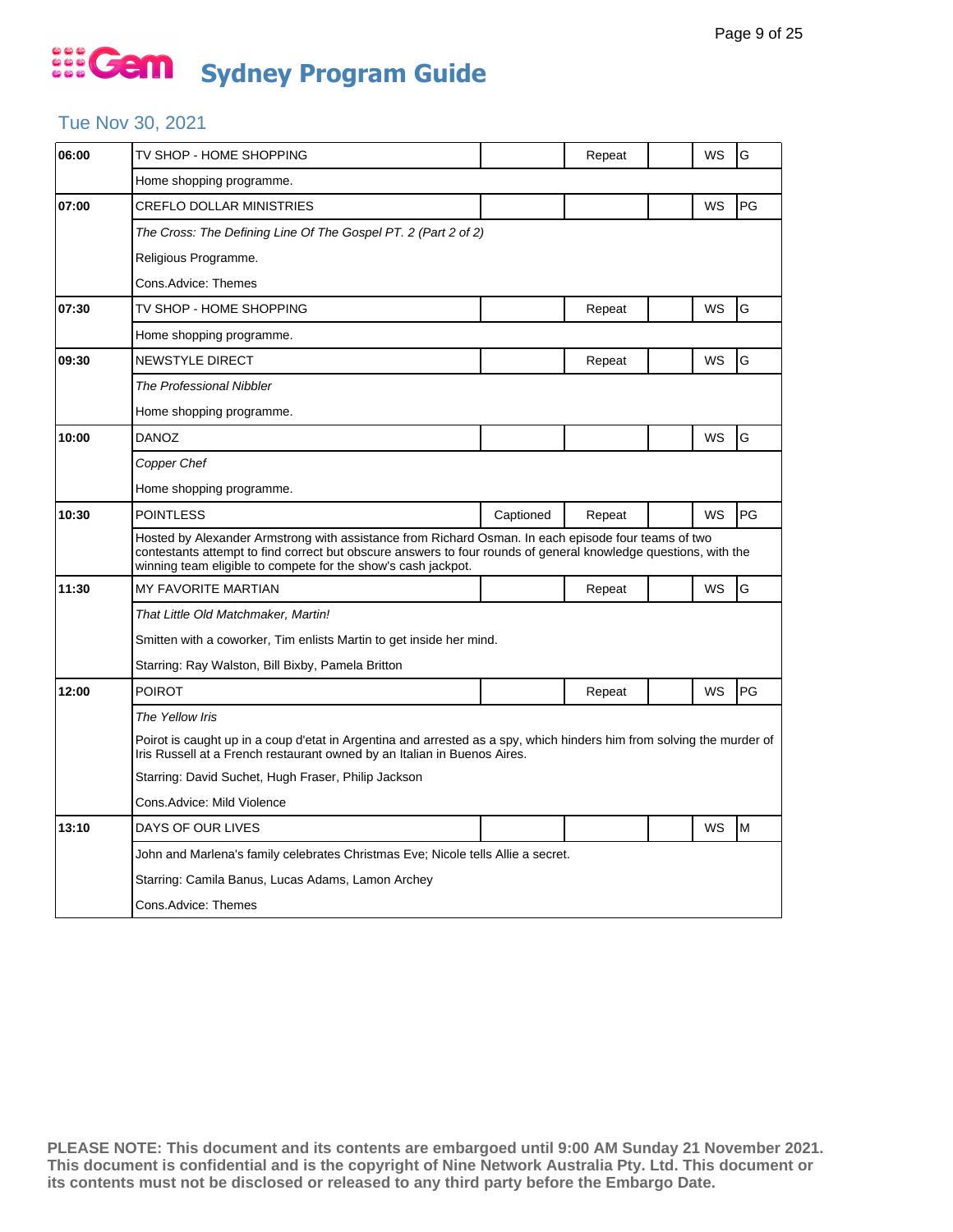### Tue Nov 30, 2021

| 14:05 | THE YOUNG AND THE RESTLESS                                                                                                                                                                             |           |        |  | <b>WS</b> | PG |  |  |
|-------|--------------------------------------------------------------------------------------------------------------------------------------------------------------------------------------------------------|-----------|--------|--|-----------|----|--|--|
|       | Michael and Rey strategize about Chelsea. Sally forms a dangerous alliance. Kyle challenges Ashland.                                                                                                   |           |        |  |           |    |  |  |
|       | Starring: Doug Davidson, Eric Braeden, Peter Bergman                                                                                                                                                   |           |        |  |           |    |  |  |
| 15:00 | GARDEN GURUS MOMENTS                                                                                                                                                                                   | Captioned | Repeat |  | <b>WS</b> | G  |  |  |
|       | Kale                                                                                                                                                                                                   |           |        |  |           |    |  |  |
|       | The Garden Gurus team give you tips and tricks for gardening success, every season of year. From feeding your<br>lawn, to indoor plants and everything in between, Trev and the team have you covered. |           |        |  |           |    |  |  |
| 15:05 | ANTIQUES ROADSHOW                                                                                                                                                                                      | Captioned | Repeat |  | <b>WS</b> | G  |  |  |
|       | Broughton Castle 2 - Part 2                                                                                                                                                                            |           |        |  |           |    |  |  |
|       | Fiona Bruce travels across various regions of the United Kingdom, appraising antiques brought in by the local<br>people. You'd be amazed at how much a seemingly inexpensive antique can be worth.     |           |        |  |           |    |  |  |
| 15:35 | IT ALWAYS RAINS ON SUNDAY<br>1947                                                                                                                                                                      | Captioned | Repeat |  | <b>WS</b> | PG |  |  |
|       | It Always Rains On Sunday                                                                                                                                                                              |           |        |  |           |    |  |  |
|       | An escaped convict tries to hide out at his former lover's house but she has since married and is far from keen on<br>the idea.                                                                        |           |        |  |           |    |  |  |
|       | Starring: Googie Withers, Jack Warner, Edward Chapman                                                                                                                                                  |           |        |  |           |    |  |  |
|       | Cons.Advice: Mild Violence                                                                                                                                                                             |           |        |  |           |    |  |  |
| 17:30 | MURDER, SHE WROTE                                                                                                                                                                                      |           | Repeat |  |           | PG |  |  |
|       | <b>Birds Of A Feather</b>                                                                                                                                                                              |           |        |  |           |    |  |  |
|       | Jessica is introduced to her niece's fiance in a San Francisco cabaret, where dressed in drag, her careens across<br>their table fleeing the scene of the nightclub owner's murder.                    |           |        |  |           |    |  |  |
|       | Starring: Angela Lansbury, William Windom, Tom Bosley, Jerry Orbach, Michael Horton                                                                                                                    |           |        |  |           |    |  |  |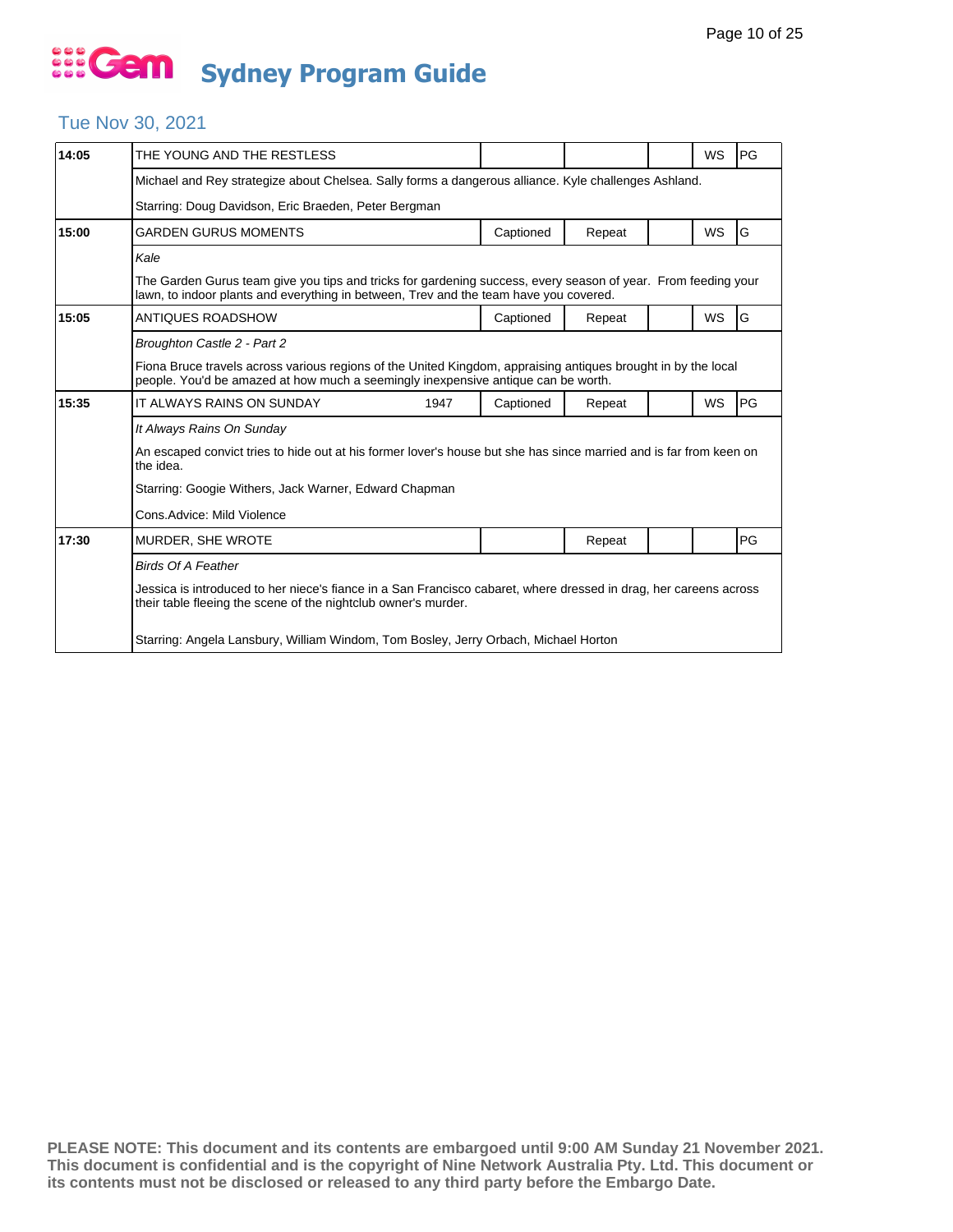#### Tue Nov 30, 2021

| 18:30 | ANTIQUES ROADSHOW                                                                                                                                                                                                                                       | Captioned | Repeat |  | WS | G         |  |  |  |
|-------|---------------------------------------------------------------------------------------------------------------------------------------------------------------------------------------------------------------------------------------------------------|-----------|--------|--|----|-----------|--|--|--|
|       | <b>Baddesley Clinton 1</b>                                                                                                                                                                                                                              |           |        |  |    |           |  |  |  |
|       | Fiona Bruce travels across various regions of the United Kingdom, appraising antiques brought in by the local<br>people. You'd be amazed at how much a seemingly inexpensive antique can be worth.                                                      |           |        |  |    |           |  |  |  |
| 19:30 | <b>NEW TRICKS</b>                                                                                                                                                                                                                                       |           | Repeat |  | WS | M         |  |  |  |
|       | Dead Poets                                                                                                                                                                                                                                              |           |        |  |    |           |  |  |  |
|       | Ten years earlier the charred corpse of young poet Sean Doherty was found in the scrap yard of Turkish drug-dealer<br>Mehtin Topal though Topal was not convicted of the killing.                                                                       |           |        |  |    |           |  |  |  |
|       | Starring: Alun Armstrong, James Bolam, Larry Lamb                                                                                                                                                                                                       |           |        |  |    |           |  |  |  |
|       | Cons.Advice: Mature Themes, Some Violence, Some Coarse Language                                                                                                                                                                                         |           |        |  |    |           |  |  |  |
| 20:40 | THE CLOSER                                                                                                                                                                                                                                              | Captioned | Repeat |  | WS | M         |  |  |  |
|       | Four To Eight                                                                                                                                                                                                                                           |           |        |  |    |           |  |  |  |
|       | Brenda is called to investigate the murders of two Hispanic teens who may have been killed as a racial gangland<br>war.                                                                                                                                 |           |        |  |    |           |  |  |  |
|       | Starring: Kyra Sedgwick, J.K. Simmons, Corey Reynolds, Jon Tenney                                                                                                                                                                                       |           |        |  |    |           |  |  |  |
| 21:40 | RIZZOLI & ISLES                                                                                                                                                                                                                                         | Captioned | Repeat |  | WS | <b>MA</b> |  |  |  |
|       | Hometown Glory                                                                                                                                                                                                                                          |           |        |  |    |           |  |  |  |
|       | A boy band star returns to his roots for a show and winds up murdered.                                                                                                                                                                                  |           |        |  |    |           |  |  |  |
|       | Starring: Angie Harmon, Sasha Alexander, Jordan Bridges                                                                                                                                                                                                 |           |        |  |    |           |  |  |  |
|       | Cons.Advice: Strong Violence                                                                                                                                                                                                                            |           |        |  |    |           |  |  |  |
| 22:40 | LAW & ORDER: CRIMINAL INTENT                                                                                                                                                                                                                            | Captioned |        |  | WS | <b>MA</b> |  |  |  |
|       | Saving Face                                                                                                                                                                                                                                             |           |        |  |    |           |  |  |  |
|       | The murder of a medical student, apparently working as a mule, sends Logan and Barek to a medical foundation<br>performing reconstructive surgery on South American needy patients.                                                                     |           |        |  |    |           |  |  |  |
|       | Starring: Kathryn Erbe, Vincent D'Onofrio, Jamey Sheridan                                                                                                                                                                                               |           |        |  |    |           |  |  |  |
|       | Cons. Advice: Strong Adult Themes, Some Violence                                                                                                                                                                                                        |           |        |  |    |           |  |  |  |
| 23:40 | THE ENEMY WITHIN                                                                                                                                                                                                                                        | Captioned | Repeat |  | WS | M         |  |  |  |
|       | Sierra Maestra                                                                                                                                                                                                                                          |           |        |  |    |           |  |  |  |
|       | Tal's war on the CIA expands to two fronts; Keaton and the CoIntel team must locate the target before Chigorin<br>launches an all-out assault on the unsuspecting innocents; Shepherd convinces Keaton to let her go to Cuba to<br>thwart Tal's attack. |           |        |  |    |           |  |  |  |
|       | Starring: Jennifer Carpenter, Morris Chestnut, Raza Jaffrey                                                                                                                                                                                             |           |        |  |    |           |  |  |  |
|       | Cons.Advice: Mature Themes, Some Violence                                                                                                                                                                                                               |           |        |  |    |           |  |  |  |
| 00:35 | ANTIQUES ROADSHOW                                                                                                                                                                                                                                       | Captioned |        |  | WS | G         |  |  |  |
|       | Baddesley Clinton 1 - Part 1                                                                                                                                                                                                                            |           |        |  |    |           |  |  |  |
|       | Fiona Bruce travels across various regions of the United Kingdom, appraising antiques brought in by the local<br>people. You'd be amazed at how much a seemingly inexpensive antique can be worth.                                                      |           |        |  |    |           |  |  |  |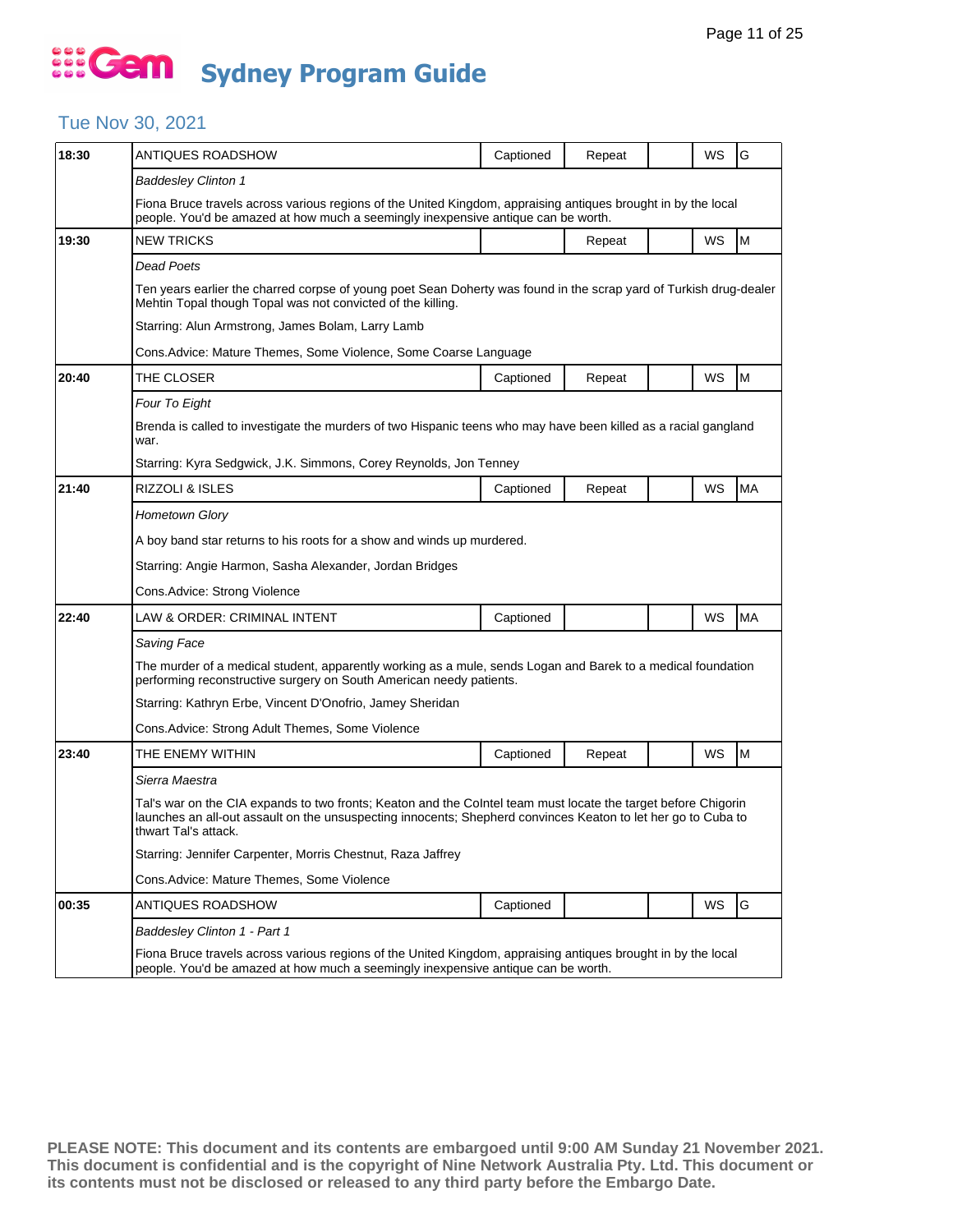### Tue Nov 30, 2021

| 01:00 | TV SHOP - HOME SHOPPING                                                                                                                                                      |  | Repeat |  | WS | IG         |  |  |
|-------|------------------------------------------------------------------------------------------------------------------------------------------------------------------------------|--|--------|--|----|------------|--|--|
|       | Home shopping programme.                                                                                                                                                     |  |        |  |    |            |  |  |
| 04:30 | <b>JOYCE MEYER</b>                                                                                                                                                           |  |        |  | WS | <b>IPG</b> |  |  |
|       | Joyce Meyer, one of the world's leading practical Bible teachers and New York Times best-selling author, shares<br>encouragement and advice to help people enjoy daily life. |  |        |  |    |            |  |  |
|       | Cons.Advice: Themes                                                                                                                                                          |  |        |  |    |            |  |  |
| 05:00 | TV SHOP - HOME SHOPPING                                                                                                                                                      |  | Repeat |  | WS | IG         |  |  |
|       | Home shopping programme.                                                                                                                                                     |  |        |  |    |            |  |  |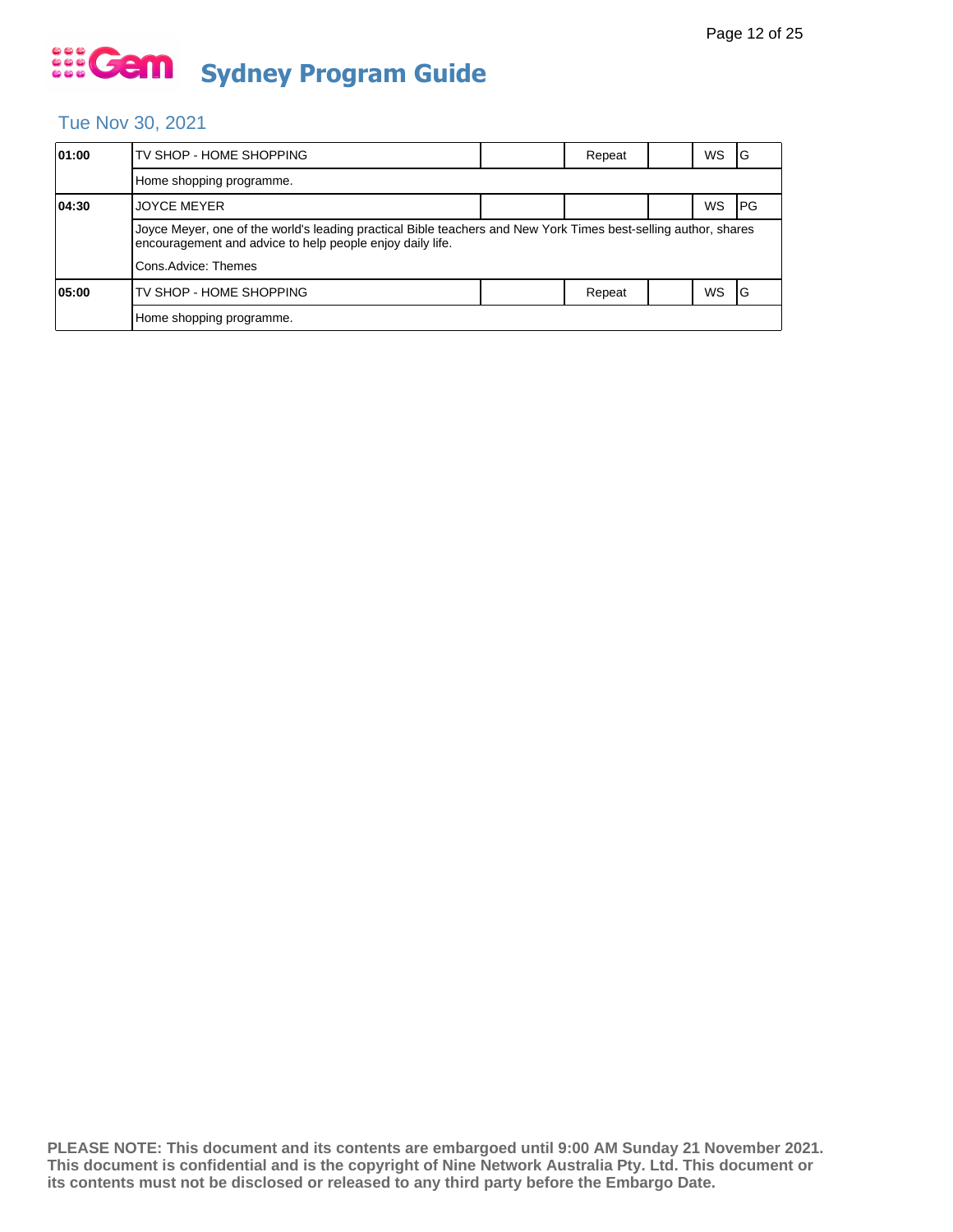### Wed Dec 1, 2021

| 06:00 | TV SHOP - HOME SHOPPING                                                                                                                                                                                                                                                                 |           | Repeat |  | WS        | G  |  |  |
|-------|-----------------------------------------------------------------------------------------------------------------------------------------------------------------------------------------------------------------------------------------------------------------------------------------|-----------|--------|--|-----------|----|--|--|
|       | Home shopping programme.                                                                                                                                                                                                                                                                |           |        |  |           |    |  |  |
| 07:00 | CREFLO DOLLAR MINISTRIES                                                                                                                                                                                                                                                                |           |        |  | WS        | PG |  |  |
|       | Religious Programme.                                                                                                                                                                                                                                                                    |           |        |  |           |    |  |  |
|       | Cons.Advice: Themes                                                                                                                                                                                                                                                                     |           |        |  |           |    |  |  |
| 07:30 | TV SHOP - HOME SHOPPING                                                                                                                                                                                                                                                                 |           | Repeat |  | WS        | G  |  |  |
|       | Home shopping programme.                                                                                                                                                                                                                                                                |           |        |  |           |    |  |  |
| 10:30 | <b>POINTLESS</b>                                                                                                                                                                                                                                                                        | Captioned | Repeat |  | WS        | PG |  |  |
|       | Hosted by Alexander Armstrong with assistance from Richard Osman. In each episode four teams of two<br>contestants attempt to find correct but obscure answers to four rounds of general knowledge questions, with the<br>winning team eligible to compete for the show's cash jackpot. |           |        |  |           |    |  |  |
| 11:30 | <b>MY FAVORITE MARTIAN</b>                                                                                                                                                                                                                                                              |           | Repeat |  | WS        | G  |  |  |
|       | How To Be A Hero                                                                                                                                                                                                                                                                        |           |        |  |           |    |  |  |
|       | Tim must rescue a neighbour's child who was inspired by Martin's tales to scoot up Sunset Mountain.                                                                                                                                                                                     |           |        |  |           |    |  |  |
|       | Starring: Ray Walston, Bill Bixby, Pamela Britton                                                                                                                                                                                                                                       |           |        |  |           |    |  |  |
| 12:00 | <b>NEW TRICKS</b>                                                                                                                                                                                                                                                                       |           | Repeat |  | <b>WS</b> | M  |  |  |
|       | Dead Poets                                                                                                                                                                                                                                                                              |           |        |  |           |    |  |  |
|       | Ten years earlier the charred corpse of young poet Sean Doherty was found in the scrap yard of Turkish drug-dealer<br>Mehtin Topal though Topal was not convicted of the killing.                                                                                                       |           |        |  |           |    |  |  |
|       | Starring: Alun Armstrong, James Bolam, Larry Lamb                                                                                                                                                                                                                                       |           |        |  |           |    |  |  |
|       | Cons. Advice: Mature Themes, Some Violence, Some Coarse Language                                                                                                                                                                                                                        |           |        |  |           |    |  |  |
| 13:10 | DAYS OF OUR LIVES                                                                                                                                                                                                                                                                       |           |        |  | WS        | M  |  |  |
|       | The Horton family hangs ornaments on Christmas Eve; Claire gives Ben a gift from Ciara.                                                                                                                                                                                                 |           |        |  |           |    |  |  |
|       | Starring: Camila Banus, Lucas Adams, Lamon Archey                                                                                                                                                                                                                                       |           |        |  |           |    |  |  |
|       | Cons.Advice: Themes                                                                                                                                                                                                                                                                     |           |        |  |           |    |  |  |
| 14:05 | THE YOUNG AND THE RESTLESS                                                                                                                                                                                                                                                              |           |        |  | WS        | PG |  |  |
|       | Victor questions Amanda's connection to Sutton. Jack counsels Tara. Lily turns to Devon for help.                                                                                                                                                                                       |           |        |  |           |    |  |  |
|       | Starring: Doug Davidson, Eric Braeden, Peter Bergman                                                                                                                                                                                                                                    |           |        |  |           |    |  |  |
| 15:00 | ANTIQUES ROADSHOW                                                                                                                                                                                                                                                                       | Captioned | Repeat |  | WS        | G  |  |  |
|       | Baddesley Clinton 1 - Part 2                                                                                                                                                                                                                                                            |           |        |  |           |    |  |  |
|       | Fiona Bruce travels across various regions of the United Kingdom, appraising antiques brought in by the local<br>people. You'd be amazed at how much a seemingly inexpensive antique can be worth.                                                                                      |           |        |  |           |    |  |  |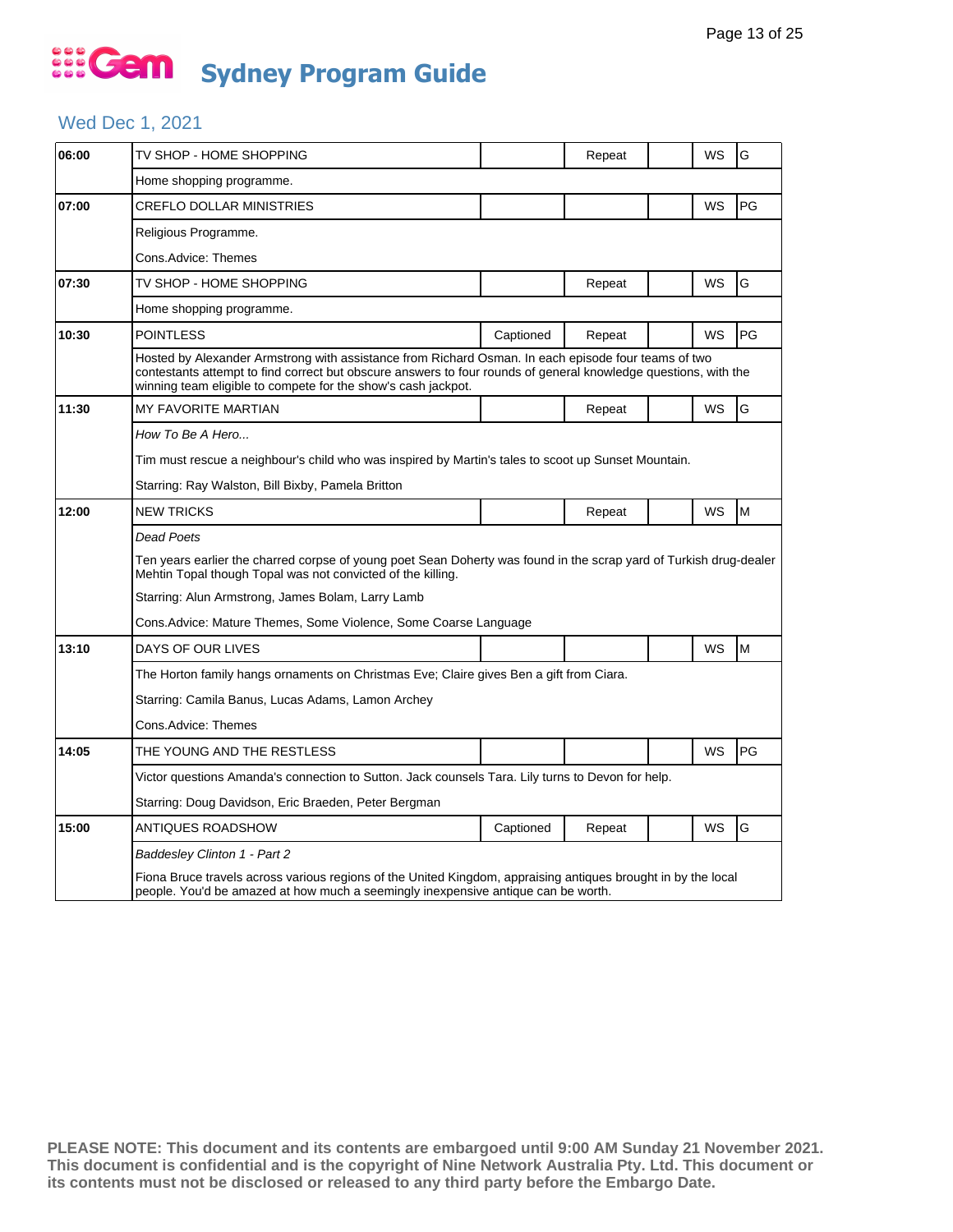### Wed Dec 1, 2021

| 15:30               | NIGHT BOAT TO DUBLIN                                                                                                 | 1946 | Captioned | Repeat |  | WS | IPG. |  |
|---------------------|----------------------------------------------------------------------------------------------------------------------|------|-----------|--------|--|----|------|--|
|                     | <b>Night Boat To Dublin</b>                                                                                          |      |           |        |  |    |      |  |
|                     | Allied agents attempt to rescue a Swedish physicist from the Nazis during World War II.                              |      |           |        |  |    |      |  |
|                     | Starring: Robert Newton, Muriel Pavlow, Herbert Lom<br>Cons. Advice: Mild Violence                                   |      |           |        |  |    |      |  |
|                     |                                                                                                                      |      |           |        |  |    |      |  |
| 17:30               | MURDER, SHE WROTE                                                                                                    |      |           | Repeat |  |    | PG   |  |
| Hooray For Homicide |                                                                                                                      |      |           |        |  |    |      |  |
|                     | It's Jessica who is the prime suspect in the murder of a movie producer she castigated for mangling her best seller. |      |           |        |  |    |      |  |
|                     | Starring: Angela Lansbury, William Windom, Tom Bosley, Jerry Orbach, Michael Horton                                  |      |           |        |  |    |      |  |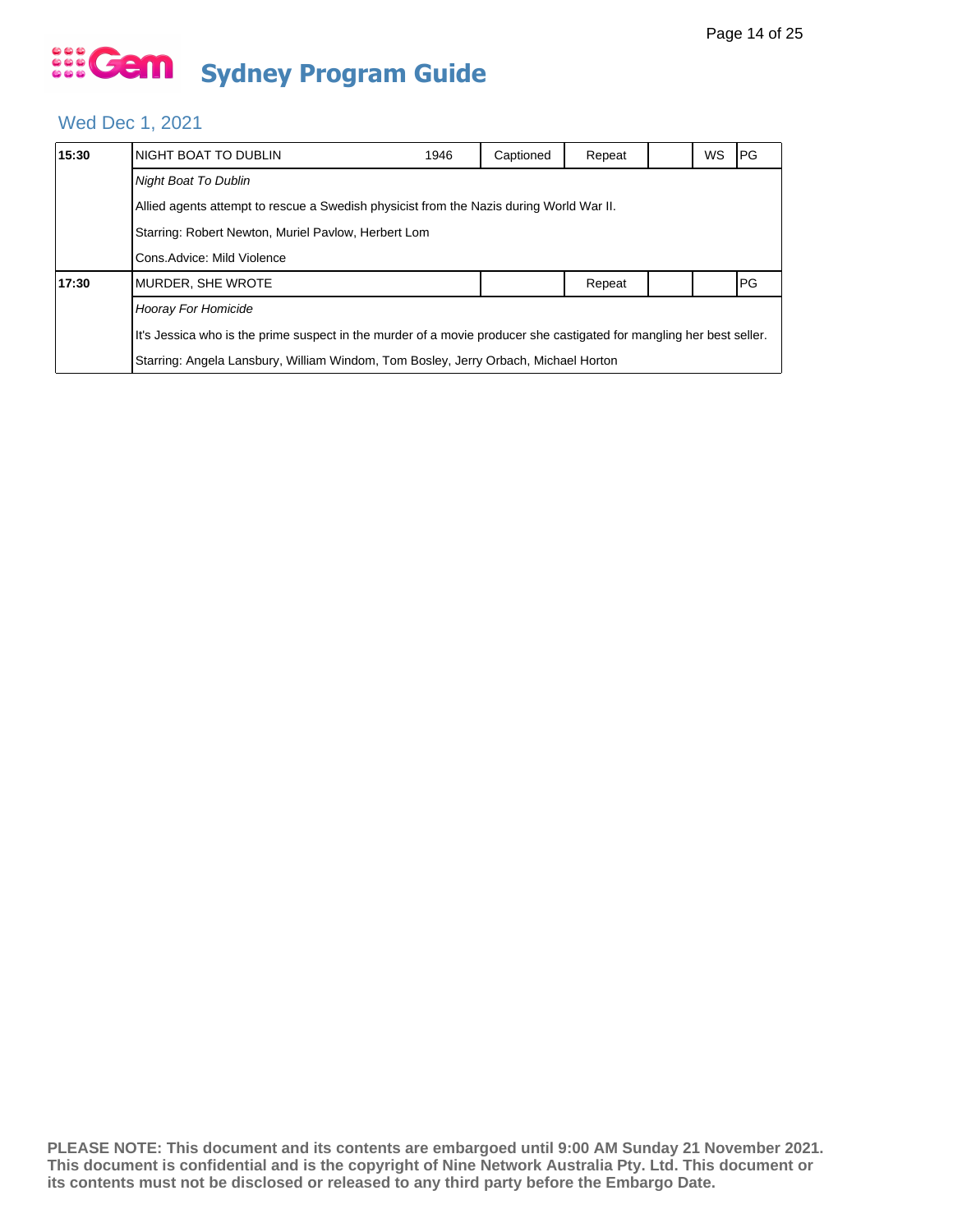### Wed Dec 1, 2021

| 18:30 | ANTIQUES ROADSHOW                                                                                                                                                                                      | Captioned | Repeat |  | WS        | G  |  |  |  |  |  |
|-------|--------------------------------------------------------------------------------------------------------------------------------------------------------------------------------------------------------|-----------|--------|--|-----------|----|--|--|--|--|--|
|       | Baddesley Clinton 2                                                                                                                                                                                    |           |        |  |           |    |  |  |  |  |  |
|       | Fiona Bruce travels across various regions of the United Kingdom, appraising antiques brought in by the local<br>people. You'd be amazed at how much a seemingly inexpensive antique can be worth.     |           |        |  |           |    |  |  |  |  |  |
| 19:30 | AS TIME GOES BY                                                                                                                                                                                        |           | Repeat |  | WS        | G  |  |  |  |  |  |
|       | On their last trip to the country, both Jean and Lionel were unsettled by the constant jostling of the country set so<br>they decide to do something about it.                                         |           |        |  |           |    |  |  |  |  |  |
|       | Starring: Geoffrey Palmer, Dame Judi Dench, Moira Brooker, Philip Bretherton, Jenny Funnell                                                                                                            |           |        |  |           |    |  |  |  |  |  |
| 20:50 | <b>MIDSOMER MURDERS</b>                                                                                                                                                                                | Captioned | Repeat |  | WS        | M  |  |  |  |  |  |
|       | The Great and the Good                                                                                                                                                                                 |           |        |  |           |    |  |  |  |  |  |
|       | A sleepwalking school teacher starts to believe she is slitting the throats of men in her sleep.                                                                                                       |           |        |  |           |    |  |  |  |  |  |
|       | Starring: John Nettles, Jason Hughes, Jane Wymark                                                                                                                                                      |           |        |  |           |    |  |  |  |  |  |
|       | Cons.Advice: Some Violence, A Sex Scene                                                                                                                                                                |           |        |  |           |    |  |  |  |  |  |
| 22:50 | <b>HOUSE</b>                                                                                                                                                                                           | Captioned | Repeat |  | <b>WS</b> | M  |  |  |  |  |  |
|       | Fidelity                                                                                                                                                                                               |           |        |  |           |    |  |  |  |  |  |
|       | When a young housewife falls ill, House suspects that she has contracted a rare sexually transmitted disease, but<br>she and her husband each deny having an affair.                                   |           |        |  |           |    |  |  |  |  |  |
|       | Starring: Hugh Laurie, Omar Epps, Robert Sean Leonard                                                                                                                                                  |           |        |  |           |    |  |  |  |  |  |
|       | Cons.Advice: Mature Themes, Medical Procedures, Drug References, Sexual References                                                                                                                     |           |        |  |           |    |  |  |  |  |  |
| 23:50 | THE EQUALIZER                                                                                                                                                                                          |           |        |  | WS        | M  |  |  |  |  |  |
|       | China Rain                                                                                                                                                                                             |           |        |  |           |    |  |  |  |  |  |
|       | A retired Intelligence Agent turned private detective helps various threatened clients to equalize the odds.                                                                                           |           |        |  |           |    |  |  |  |  |  |
|       | Cons.Advice: Some Violence, Mature Themes, Drug References                                                                                                                                             |           |        |  |           |    |  |  |  |  |  |
| 00:50 | GARDEN GURUS MOMENTS                                                                                                                                                                                   | Captioned | Repeat |  | WS        | G  |  |  |  |  |  |
|       | Feeding your Native Plants                                                                                                                                                                             |           |        |  |           |    |  |  |  |  |  |
|       | The Garden Gurus team give you tips and tricks for gardening success, every season of year. From feeding your<br>lawn, to indoor plants and everything in between, Trev and the team have you covered. |           |        |  |           |    |  |  |  |  |  |
| 01:00 | TV SHOP - HOME SHOPPING                                                                                                                                                                                |           | Repeat |  | <b>WS</b> | G  |  |  |  |  |  |
|       | Home shopping programme.                                                                                                                                                                               |           |        |  |           |    |  |  |  |  |  |
| 01:30 | <b>DANGERMAN</b>                                                                                                                                                                                       |           | Repeat |  |           | PG |  |  |  |  |  |
|       | Loyalty Always Pays                                                                                                                                                                                    |           |        |  |           |    |  |  |  |  |  |
|       | Patrick McGoohan stars as a private investigator involved in espionage work in various countries.                                                                                                      |           |        |  |           |    |  |  |  |  |  |
|       | Starring: Patrick McGoohan, Richard Wattis, Lionel Murton                                                                                                                                              |           |        |  |           |    |  |  |  |  |  |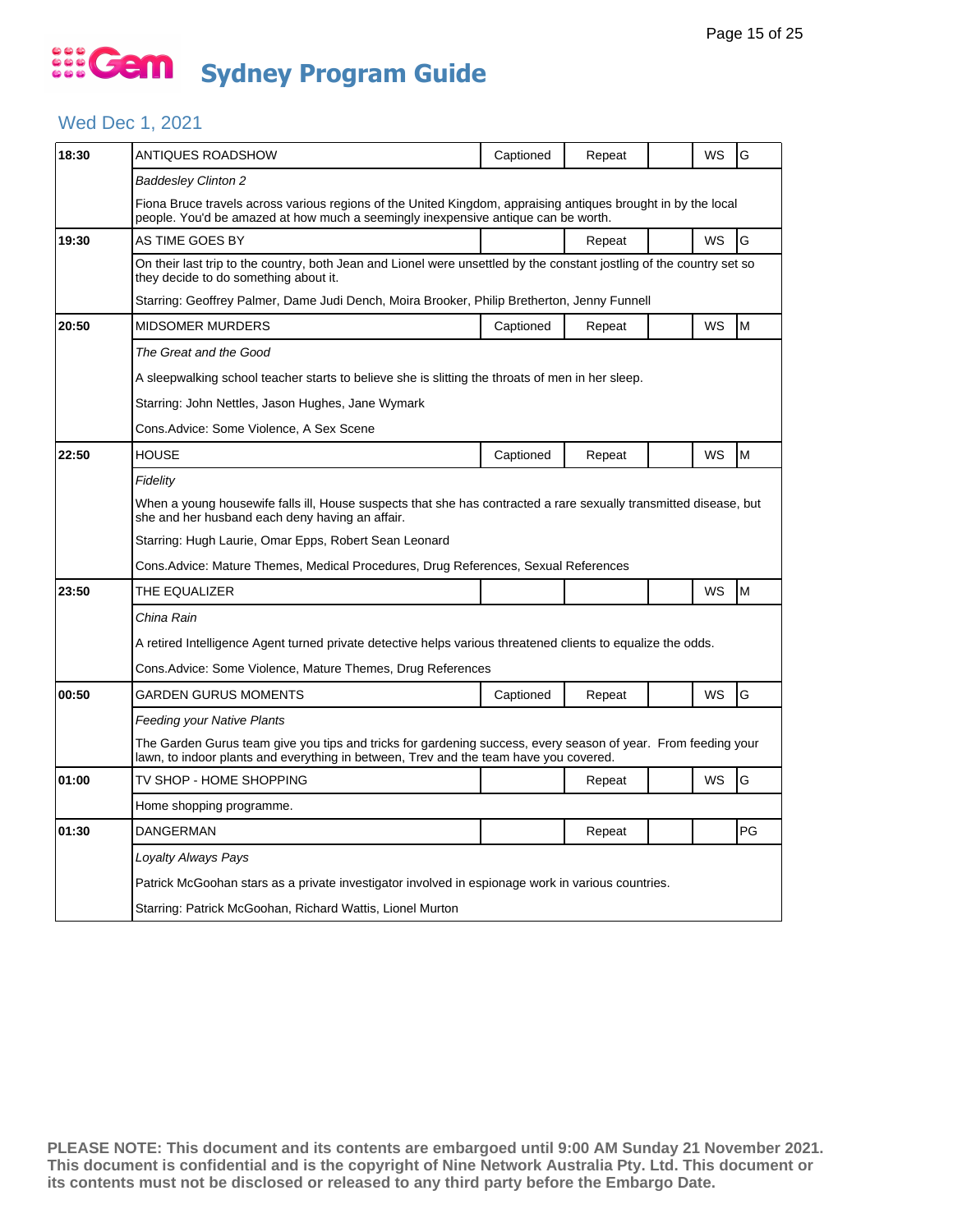### Wed Dec 1, 2021

| 02:30 | TV SHOP - HOME SHOPPING                                                                                                                                                      |  | Repeat |  | WS.       | IG   |  |  |
|-------|------------------------------------------------------------------------------------------------------------------------------------------------------------------------------|--|--------|--|-----------|------|--|--|
|       | Home shopping programme.                                                                                                                                                     |  |        |  |           |      |  |  |
| 04:30 | <b>JOYCE MEYER</b>                                                                                                                                                           |  |        |  | WS        | l PG |  |  |
|       | Joyce Meyer, one of the world's leading practical Bible teachers and New York Times best-selling author, shares<br>encouragement and advice to help people enjoy daily life. |  |        |  |           |      |  |  |
|       | Cons.Advice: Themes                                                                                                                                                          |  |        |  |           |      |  |  |
| 05:00 | TV SHOP - HOME SHOPPING                                                                                                                                                      |  | Repeat |  | <b>WS</b> | IG   |  |  |
|       | Home shopping programme.                                                                                                                                                     |  |        |  |           |      |  |  |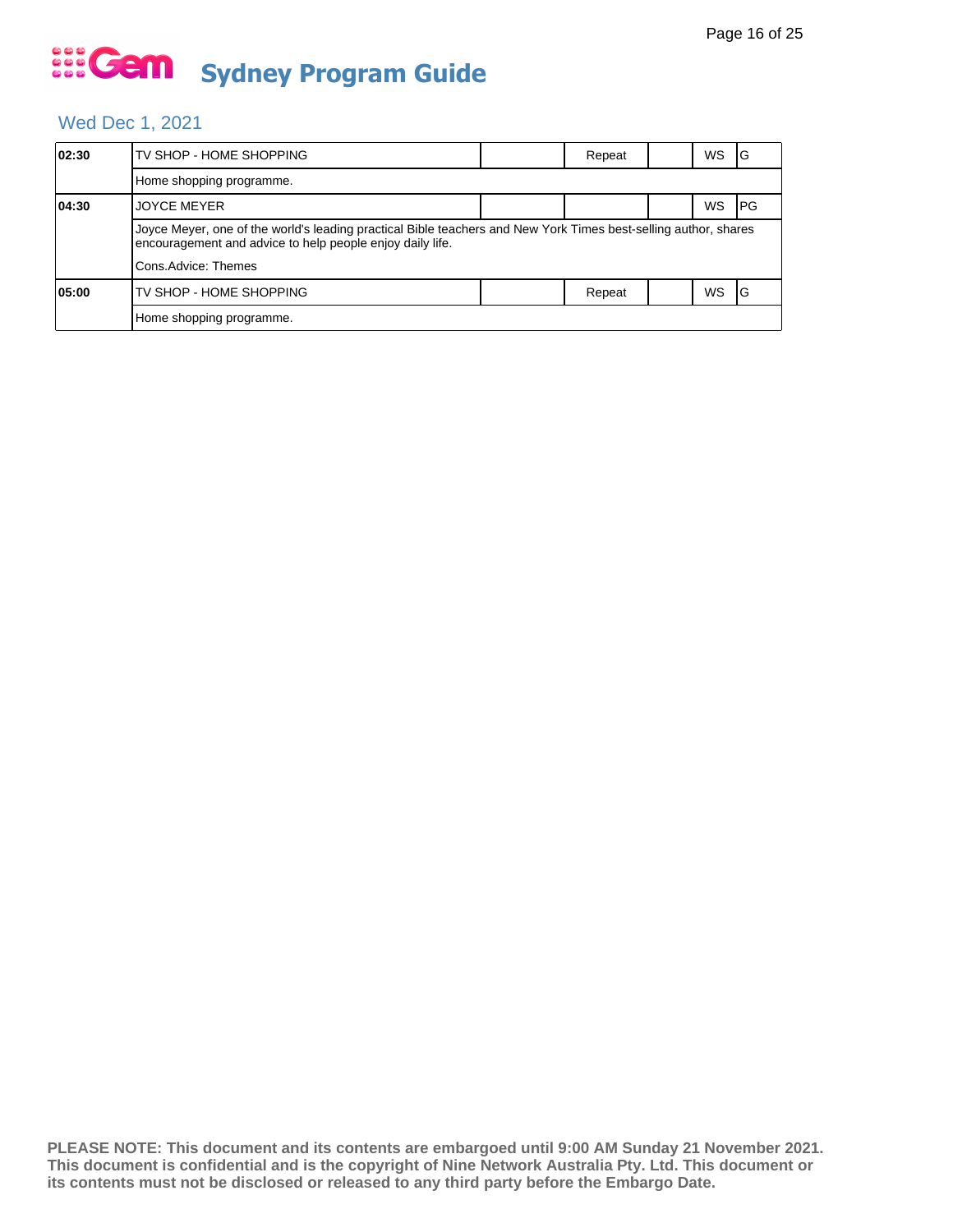### Thu Dec 2, 2021

| 06:00 | TV SHOP - HOME SHOPPING                                                                                                                                                                                                                                                                 |           | Repeat |  | WS        | G  |  |  |  |
|-------|-----------------------------------------------------------------------------------------------------------------------------------------------------------------------------------------------------------------------------------------------------------------------------------------|-----------|--------|--|-----------|----|--|--|--|
|       | Home shopping programme.                                                                                                                                                                                                                                                                |           |        |  |           |    |  |  |  |
| 07:00 | CREFLO DOLLAR MINISTRIES                                                                                                                                                                                                                                                                |           |        |  | WS        | PG |  |  |  |
|       | Religious Programme.                                                                                                                                                                                                                                                                    |           |        |  |           |    |  |  |  |
|       | Cons.Advice: Themes                                                                                                                                                                                                                                                                     |           |        |  |           |    |  |  |  |
| 07:30 | TV SHOP - HOME SHOPPING                                                                                                                                                                                                                                                                 |           | Repeat |  | WS        | G  |  |  |  |
|       | Home shopping programme.                                                                                                                                                                                                                                                                |           |        |  |           |    |  |  |  |
| 10:30 | <b>POINTLESS</b>                                                                                                                                                                                                                                                                        | Captioned | Repeat |  | WS        | PG |  |  |  |
|       | Hosted by Alexander Armstrong with assistance from Richard Osman. In each episode four teams of two<br>contestants attempt to find correct but obscure answers to four rounds of general knowledge questions, with the<br>winning team eligible to compete for the show's cash jackpot. |           |        |  |           |    |  |  |  |
| 11:30 | <b>MY FAVORITE MARTIAN</b>                                                                                                                                                                                                                                                              |           | Repeat |  | WS        | G  |  |  |  |
|       | Blood is Thicker Than the Martian                                                                                                                                                                                                                                                       |           |        |  |           |    |  |  |  |
|       | Martin must remain invisible while Tim's cousin, Harvey is visiting.                                                                                                                                                                                                                    |           |        |  |           |    |  |  |  |
|       | Starring: Ray Walston, Bill Bixby, Pamela Britton                                                                                                                                                                                                                                       |           |        |  |           |    |  |  |  |
| 12:00 | AS TIME GOES BY                                                                                                                                                                                                                                                                         |           | Repeat |  | WS        | G  |  |  |  |
|       | On their last trip to the country, both Jean and Lionel were unsettled by the constant jostling of the country set so<br>they decide to do something about it.                                                                                                                          |           |        |  |           |    |  |  |  |
|       | Starring: Geoffrey Palmer, Dame Judi Dench, Moira Brooker, Philip Bretherton, Jenny Funnell                                                                                                                                                                                             |           |        |  |           |    |  |  |  |
| 12:40 | AS TIME GOES BY                                                                                                                                                                                                                                                                         |           | Repeat |  | WS        | G  |  |  |  |
|       | Alistair announces the mini-series based on their romance is due to telecast in the States in September. However,<br>Lionel is miffed at the re-write to his script and refuses to attend the premiere.                                                                                 |           |        |  |           |    |  |  |  |
|       | Starring: Geoffrey Palmer, Dame Judi Dench, Moira Brooker, Philip Bretherton, Jenny Funnell                                                                                                                                                                                             |           |        |  |           |    |  |  |  |
| 13:10 | DAYS OF OUR LIVES                                                                                                                                                                                                                                                                       |           |        |  | <b>WS</b> | M  |  |  |  |
|       | The Bradys and Carvers celebrate Christmas Day in Salem; Lani's labor kicks in; Valerie returns.                                                                                                                                                                                        |           |        |  |           |    |  |  |  |
|       | Starring: Camila Banus, Lucas Adams, Lamon Archey                                                                                                                                                                                                                                       |           |        |  |           |    |  |  |  |
|       | Cons.Advice: Themes                                                                                                                                                                                                                                                                     |           |        |  |           |    |  |  |  |
| 14:05 | THE YOUNG AND THE RESTLESS                                                                                                                                                                                                                                                              |           |        |  | <b>WS</b> | PG |  |  |  |
|       | Ashland shares shocking news with Victoria. Summer loses patience with Tara. Sally reconnects with Eric Forrester.                                                                                                                                                                      |           |        |  |           |    |  |  |  |
|       | Starring: Doug Davidson, Eric Braeden, Peter Bergman                                                                                                                                                                                                                                    |           |        |  |           |    |  |  |  |
| 15:00 | ANTIQUES ROADSHOW                                                                                                                                                                                                                                                                       | Captioned | Repeat |  | WS        | G  |  |  |  |
|       | <b>Baddesley Clinton 2 - Part 2</b>                                                                                                                                                                                                                                                     |           |        |  |           |    |  |  |  |
|       | Fiona Bruce travels across various regions of the United Kingdom, appraising antiques brought in by the local<br>people. You'd be amazed at how much a seemingly inexpensive antique can be worth.                                                                                      |           |        |  |           |    |  |  |  |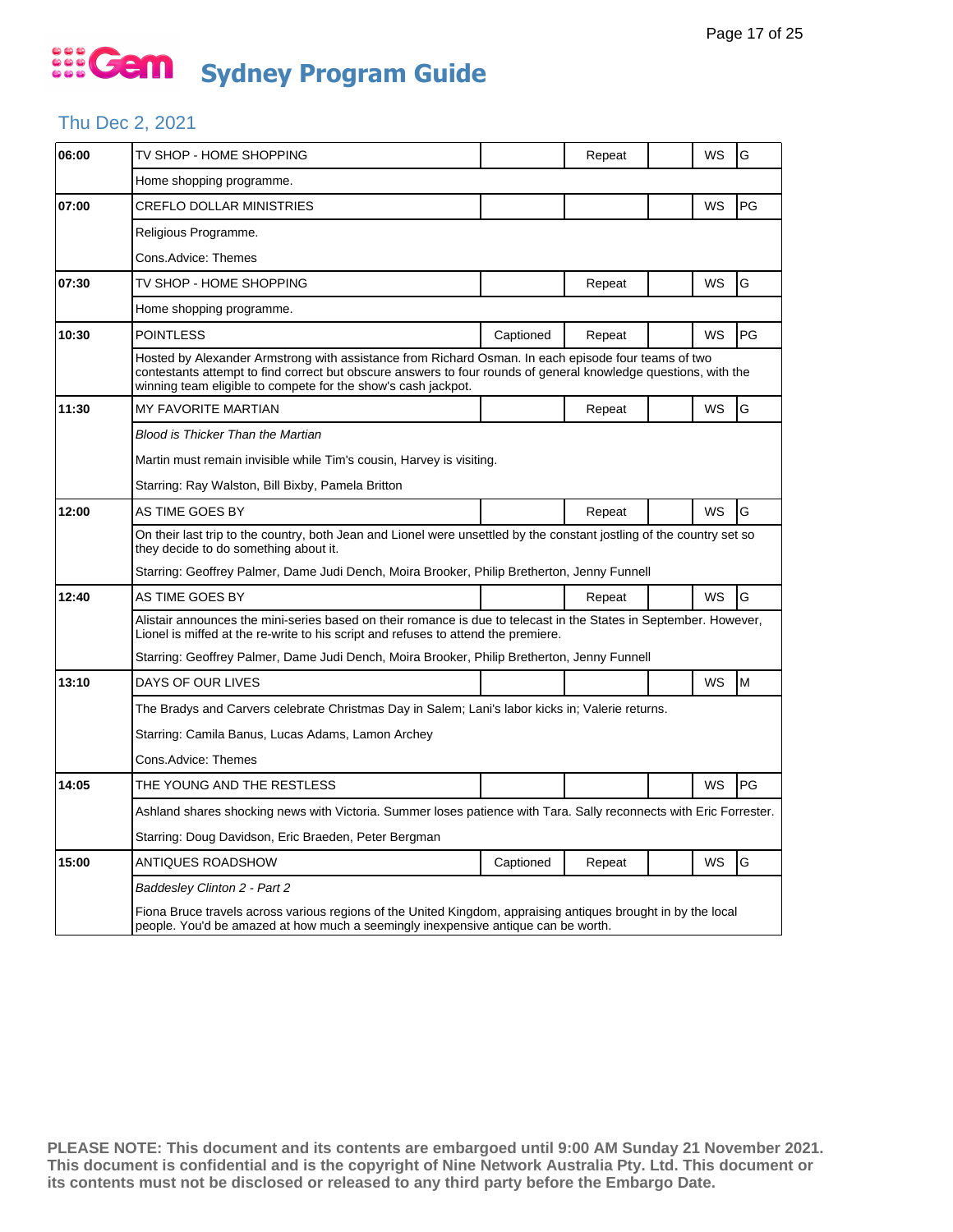#### Thu Dec 2, 2021

| 15:30 | THE CAPTIVE HEART                                                                                                                                                                                            | 1946                                                                                                               | Captioned | Repeat |  | WS | IPG. |  |  |  |
|-------|--------------------------------------------------------------------------------------------------------------------------------------------------------------------------------------------------------------|--------------------------------------------------------------------------------------------------------------------|-----------|--------|--|----|------|--|--|--|
|       | The Captive Heart                                                                                                                                                                                            |                                                                                                                    |           |        |  |    |      |  |  |  |
|       | In 1940, a concentration-camp escapee assumes the identity of a dead British officer, only to become a prisoner of<br>war. He must then work to convince his fellow convicts that he is who he claims to be. |                                                                                                                    |           |        |  |    |      |  |  |  |
|       | Starring: Michael Redgrave, Mervyn Johns, Basil Radford                                                                                                                                                      |                                                                                                                    |           |        |  |    |      |  |  |  |
|       | Cons.Advice: Mild Violence                                                                                                                                                                                   |                                                                                                                    |           |        |  |    |      |  |  |  |
| 17:30 | IMURDER. SHE WROTE                                                                                                                                                                                           |                                                                                                                    |           | Repeat |  |    | PG   |  |  |  |
|       | It's A Dog's Life                                                                                                                                                                                            |                                                                                                                    |           |        |  |    |      |  |  |  |
|       |                                                                                                                                                                                                              | A fox hunter dies when his normally placid horse goes wild and suspicion falls on the heir to his estate, his dog. |           |        |  |    |      |  |  |  |
|       | Starring: Angela Lansbury, William Windom, Tom Bosley, Jerry Orbach, Michael Horton                                                                                                                          |                                                                                                                    |           |        |  |    |      |  |  |  |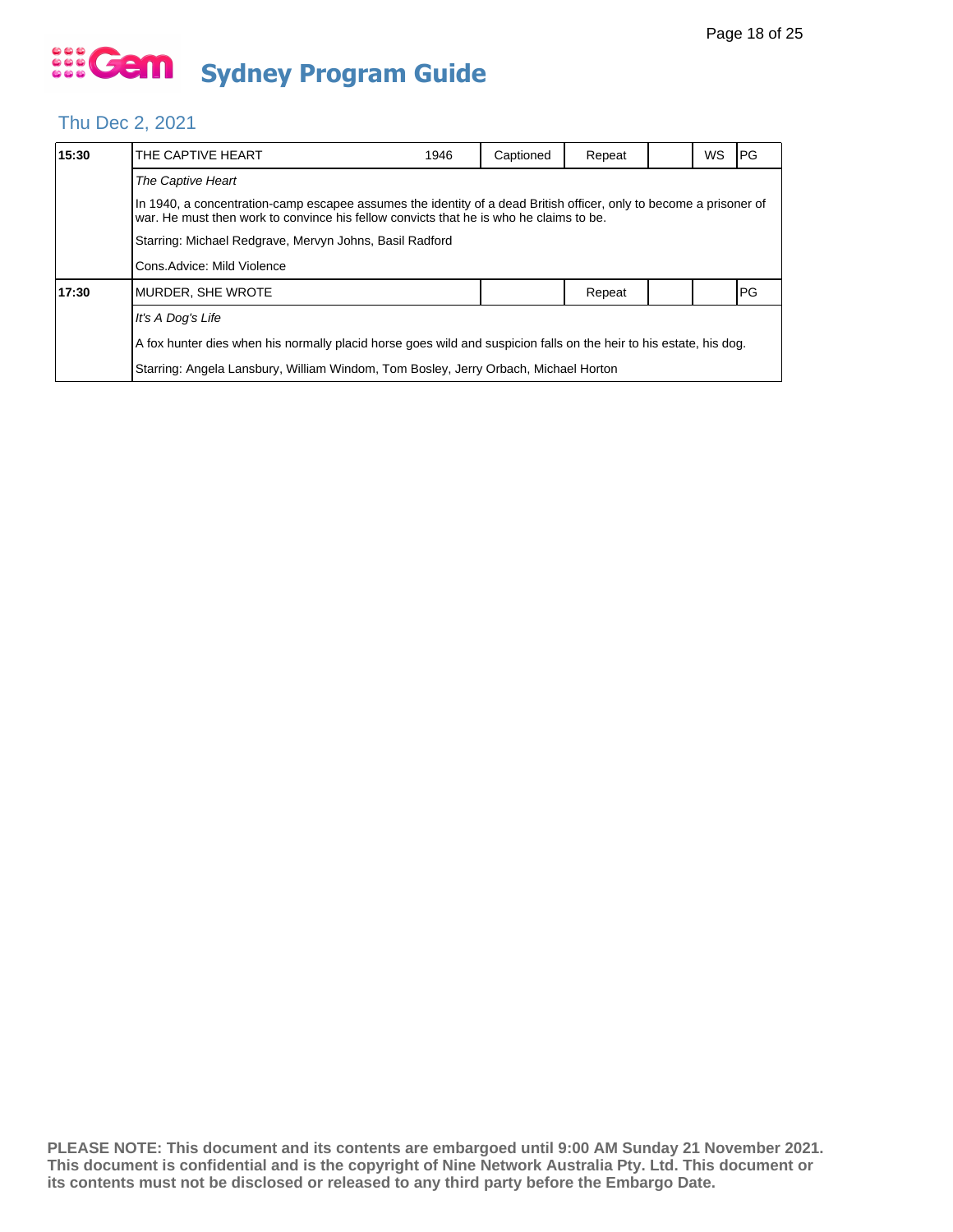### Thu Dec 2, 2021

| 18:30 | ANTIQUES ROADSHOW                                                                                                                                                                                                                               | Captioned | Repeat |  | WS | G                                                                                     |  |  |  |  |
|-------|-------------------------------------------------------------------------------------------------------------------------------------------------------------------------------------------------------------------------------------------------|-----------|--------|--|----|---------------------------------------------------------------------------------------|--|--|--|--|
|       | Golden Age of Travel Special                                                                                                                                                                                                                    |           |        |  |    |                                                                                       |  |  |  |  |
|       | Fiona Bruce travels across various regions of the United Kingdom, appraising antiques brought in by the local<br>people. You'd be amazed at how much a seemingly inexpensive antique can be worth.                                              |           |        |  |    |                                                                                       |  |  |  |  |
| 19:30 | <b>DEATH IN PARADISE</b>                                                                                                                                                                                                                        |           | Repeat |  | WS | $\mathsf{M}% _{T}=\mathsf{M}_{T}\!\left( a,b\right) ,\ \mathsf{M}_{T}=\mathsf{M}_{T}$ |  |  |  |  |
|       | A Deadly Curse                                                                                                                                                                                                                                  |           |        |  |    |                                                                                       |  |  |  |  |
|       | On the island to track down the fabled buried treasure of the legendary pirate, Le Clerc, the seemingly harmless<br>group of treasure hunters are shocked when geologist, Dr Ian Parks, is brutally killed in leader, Daniel Morgan's,<br>tent. |           |        |  |    |                                                                                       |  |  |  |  |
|       | Starring: Sara Martins, Kris Marshall, Ben Miller                                                                                                                                                                                               |           |        |  |    |                                                                                       |  |  |  |  |
|       | Cons.Advice: Some Violence, Themes                                                                                                                                                                                                              |           |        |  |    |                                                                                       |  |  |  |  |
| 20:40 | THE BROKENWOOD MYSTERIES                                                                                                                                                                                                                        | Captioned |        |  | WS | M                                                                                     |  |  |  |  |
|       | Something Nasty in the Market                                                                                                                                                                                                                   |           |        |  |    |                                                                                       |  |  |  |  |
|       | Mike, Kristin and the team investigate the murder of a Farmer's Market Owner who staggers into the crowd with a<br>garden implement fatally embedded in her back.                                                                               |           |        |  |    |                                                                                       |  |  |  |  |
|       | Starring: Neill Rea, Fern Sutherland, Cristina Serban Ionda                                                                                                                                                                                     |           |        |  |    |                                                                                       |  |  |  |  |
|       | Cons.Advice: Some Violence                                                                                                                                                                                                                      |           |        |  |    |                                                                                       |  |  |  |  |
| 22:40 | <b>LAW &amp; ORDER</b>                                                                                                                                                                                                                          |           | Repeat |  | WS | M                                                                                     |  |  |  |  |
|       | Divorce                                                                                                                                                                                                                                         |           |        |  |    |                                                                                       |  |  |  |  |
|       | The murder of a couple's psychologist is connected to a bitterly-contested Catholic annulment and the couple's two<br>feuding lawyers.                                                                                                          |           |        |  |    |                                                                                       |  |  |  |  |
|       | Starring: Jesse L. Martin, Jerry Orbach                                                                                                                                                                                                         |           |        |  |    |                                                                                       |  |  |  |  |
| 23:40 | BURIED IN THE BACK YARD                                                                                                                                                                                                                         | Captioned | Repeat |  | WS | M                                                                                     |  |  |  |  |
|       | Wishing Well Hell                                                                                                                                                                                                                               |           |        |  |    |                                                                                       |  |  |  |  |
|       | When the body of a beloved, elderly woman is found brutally murdered and stuffed inside a decorative wishing well<br>in the backyard of her property, a dogged detective goes on a years-long hunt to catch her elusive killer.                 |           |        |  |    |                                                                                       |  |  |  |  |
|       | Cons.Advice: Some Violence, Adult Themes                                                                                                                                                                                                        |           |        |  |    |                                                                                       |  |  |  |  |
| 00:35 | ANTIQUES ROADSHOW                                                                                                                                                                                                                               | Captioned |        |  | WS | G                                                                                     |  |  |  |  |
|       | Golden Age of Travel Special - Part 1                                                                                                                                                                                                           |           |        |  |    |                                                                                       |  |  |  |  |
|       | Fiona Bruce travels across various regions of the United Kingdom, appraising antiques brought in by the local<br>people. You'd be amazed at how much a seemingly inexpensive antique can be worth.                                              |           |        |  |    |                                                                                       |  |  |  |  |
| 01:00 | TV SHOP - HOME SHOPPING                                                                                                                                                                                                                         |           | Repeat |  | WS | <b>I</b> G                                                                            |  |  |  |  |
|       | Home shopping programme.                                                                                                                                                                                                                        |           |        |  |    |                                                                                       |  |  |  |  |
| 04:30 | <b>JOYCE MEYER</b>                                                                                                                                                                                                                              |           |        |  | WS | PG                                                                                    |  |  |  |  |
|       | Joyce Meyer, one of the world's leading practical Bible teachers and New York Times best-selling author, shares<br>encouragement and advice to help people enjoy daily life.                                                                    |           |        |  |    |                                                                                       |  |  |  |  |
|       | Cons.Advice: Themes                                                                                                                                                                                                                             |           |        |  |    |                                                                                       |  |  |  |  |
|       |                                                                                                                                                                                                                                                 |           |        |  |    |                                                                                       |  |  |  |  |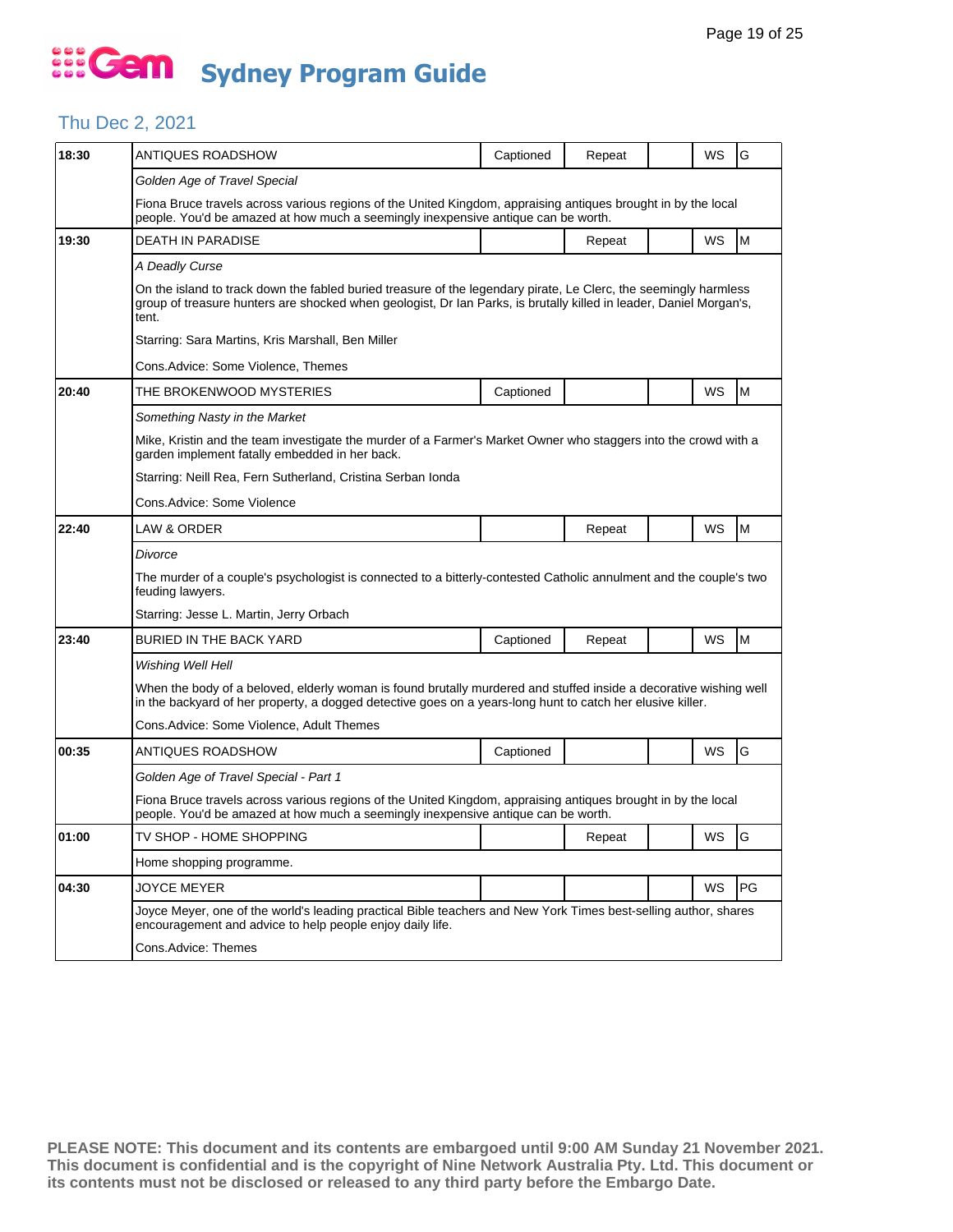#### Thu Dec 2, 2021

| 05:00 | - HOME SHOPPING<br><b>SHOP</b> | Repeat | WS | v |
|-------|--------------------------------|--------|----|---|
|       | Home shopping programme.       |        |    |   |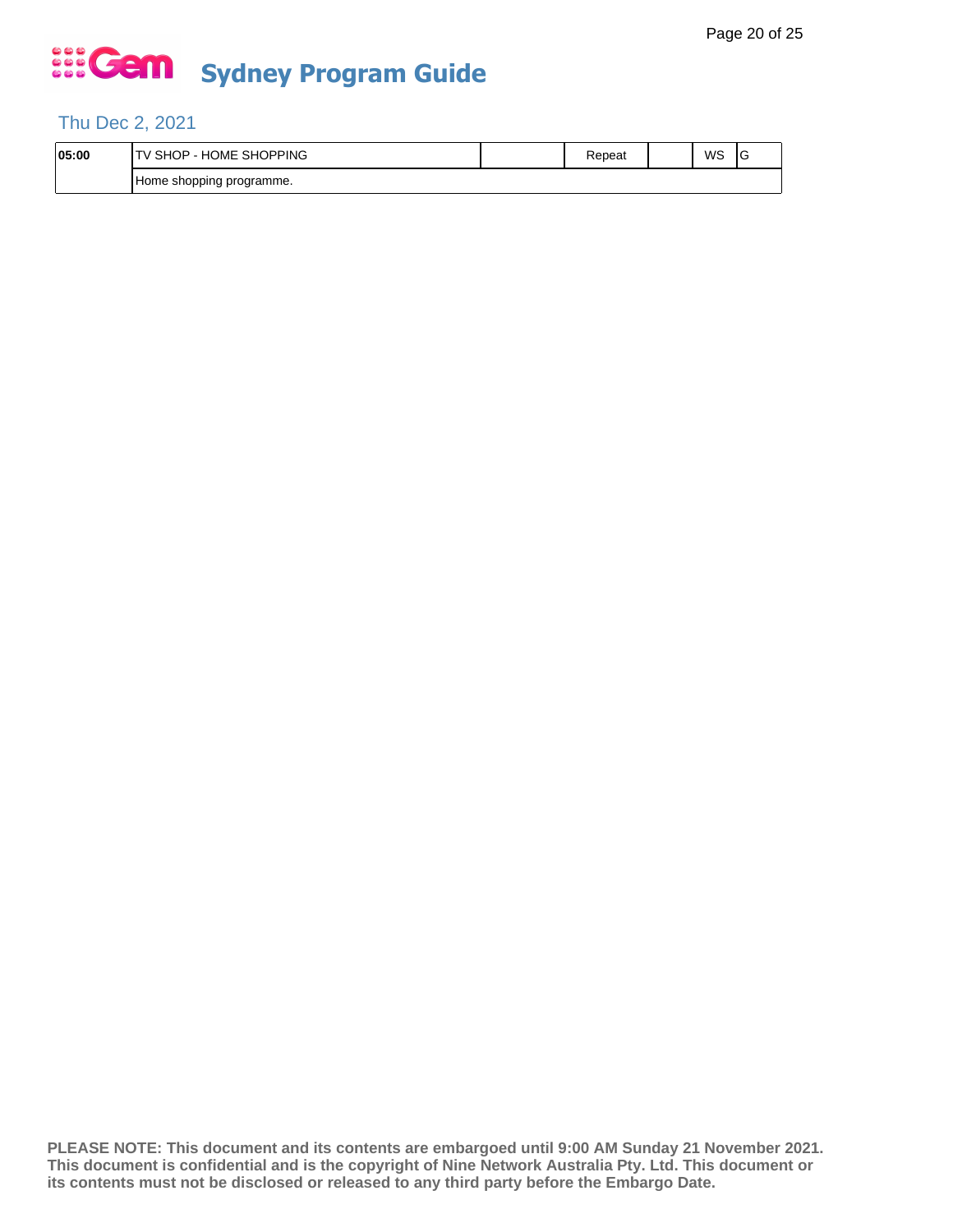#### Fri Dec 3, 2021

| 06:00 | TV SHOP - HOME SHOPPING                                                                                                                                                                                                                                                                 |           | Repeat |  | WS | G  |  |  |  |  |
|-------|-----------------------------------------------------------------------------------------------------------------------------------------------------------------------------------------------------------------------------------------------------------------------------------------|-----------|--------|--|----|----|--|--|--|--|
|       | Home shopping programme.                                                                                                                                                                                                                                                                |           |        |  |    |    |  |  |  |  |
| 07:00 | CREFLO DOLLAR MINISTRIES                                                                                                                                                                                                                                                                |           |        |  | WS | PG |  |  |  |  |
|       | Religious Programme.                                                                                                                                                                                                                                                                    |           |        |  |    |    |  |  |  |  |
|       | Cons.Advice: Themes                                                                                                                                                                                                                                                                     |           |        |  |    |    |  |  |  |  |
| 07:30 | TV SHOP - HOME SHOPPING                                                                                                                                                                                                                                                                 |           | Repeat |  | WS | G  |  |  |  |  |
|       | Home shopping programme.                                                                                                                                                                                                                                                                |           |        |  |    |    |  |  |  |  |
| 10:30 | <b>POINTLESS</b>                                                                                                                                                                                                                                                                        | Captioned | Repeat |  | WS | PG |  |  |  |  |
|       | Hosted by Alexander Armstrong with assistance from Richard Osman. In each episode four teams of two<br>contestants attempt to find correct but obscure answers to four rounds of general knowledge questions, with the<br>winning team eligible to compete for the show's cash jackpot. |           |        |  |    |    |  |  |  |  |
| 11:30 | <b>MY FAVORITE MARTIAN</b>                                                                                                                                                                                                                                                              |           | Repeat |  | WS | G  |  |  |  |  |
|       | Poor Little Rich Cat                                                                                                                                                                                                                                                                    |           |        |  |    |    |  |  |  |  |
|       | To prove that money left to a cat rightfully belongs to an orphanage, Tim and Martin hold a séance.                                                                                                                                                                                     |           |        |  |    |    |  |  |  |  |
|       | Starring: Ray Walston, Bill Bixby, Pamela Britton                                                                                                                                                                                                                                       |           |        |  |    |    |  |  |  |  |
| 12:00 | <b>DEATH IN PARADISE</b>                                                                                                                                                                                                                                                                |           | Repeat |  | WS | M  |  |  |  |  |
|       | A Deadly Curse                                                                                                                                                                                                                                                                          |           |        |  |    |    |  |  |  |  |
|       | On the island to track down the fabled buried treasure of the legendary pirate, Le Clerc, the seemingly harmless<br>group of treasure hunters are shocked when geologist, Dr Ian Parks, is brutally killed in leader, Daniel Morgan's,<br>tent.                                         |           |        |  |    |    |  |  |  |  |
|       | Starring: Sara Martins, Kris Marshall, Ben Miller                                                                                                                                                                                                                                       |           |        |  |    |    |  |  |  |  |
|       | Cons.Advice: Some Violence, Themes                                                                                                                                                                                                                                                      |           |        |  |    |    |  |  |  |  |
| 13:10 | DAYS OF OUR LIVES                                                                                                                                                                                                                                                                       |           |        |  | WS | M  |  |  |  |  |
|       | Marlena encourages John to work it out with Steve; Steve tells Kayla about his new theory.                                                                                                                                                                                              |           |        |  |    |    |  |  |  |  |
|       | Starring: Camila Banus, Lucas Adams, Lamon Archey                                                                                                                                                                                                                                       |           |        |  |    |    |  |  |  |  |
|       | Cons.Advice: Themes                                                                                                                                                                                                                                                                     |           |        |  |    |    |  |  |  |  |
| 14:05 | THE YOUNG AND THE RESTLESS                                                                                                                                                                                                                                                              |           |        |  | WS | PG |  |  |  |  |
|       | Victor provides Amanda with information about her past. Adam and Sharon reach an agreement.                                                                                                                                                                                             |           |        |  |    |    |  |  |  |  |
|       | Starring: Doug Davidson, Eric Braeden, Peter Bergman                                                                                                                                                                                                                                    |           |        |  |    |    |  |  |  |  |
| 15:00 | ANTIQUES ROADSHOW                                                                                                                                                                                                                                                                       | Captioned | Repeat |  | WS | G  |  |  |  |  |
|       | Golden Age of Travel Special - Part 2                                                                                                                                                                                                                                                   |           |        |  |    |    |  |  |  |  |
|       | Fiona Bruce travels across various regions of the United Kingdom, appraising antiques brought in by the local<br>people. You'd be amazed at how much a seemingly inexpensive antique can be worth.                                                                                      |           |        |  |    |    |  |  |  |  |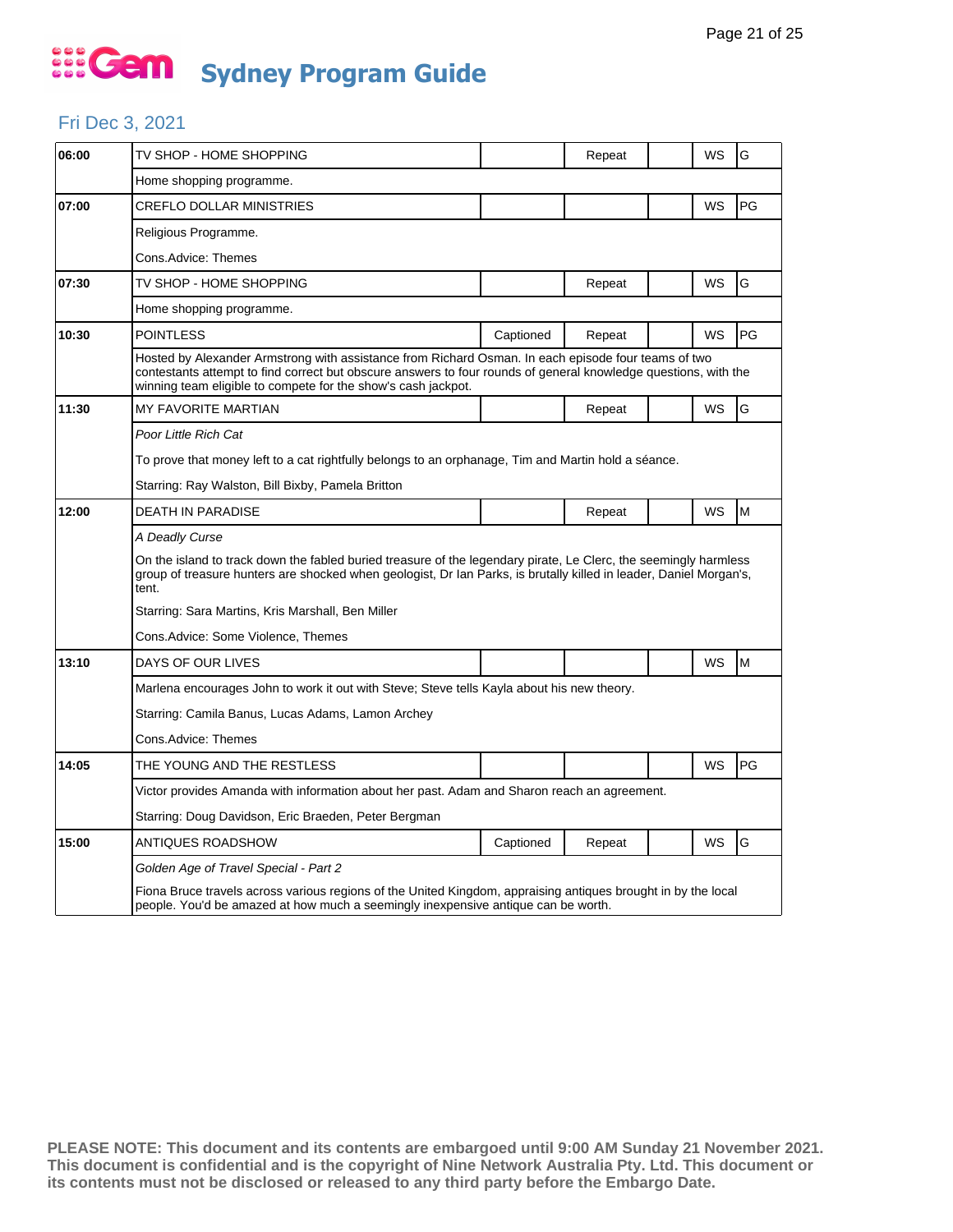#### Fri Dec 3, 2021

| 15:30 | <b>BILLY LIAR</b>                                                                                                                                                               | 1963                                                                                | Captioned | Repeat |  |  | <b>PG</b> |  |  |
|-------|---------------------------------------------------------------------------------------------------------------------------------------------------------------------------------|-------------------------------------------------------------------------------------|-----------|--------|--|--|-----------|--|--|
|       | <b>Billy Liar</b>                                                                                                                                                               |                                                                                     |           |        |  |  |           |  |  |
|       | A lazy, irresponsible young clerk in provincial Northern England lives in his own fantasy world and makes<br>emotionally immature decisions as he alienates friends and family. |                                                                                     |           |        |  |  |           |  |  |
|       | Starring: Tom Courtenay, Julie Christie, Wilfred Pickles                                                                                                                        |                                                                                     |           |        |  |  |           |  |  |
|       | Cons. Advice: Sexual References, Adult Themes                                                                                                                                   |                                                                                     |           |        |  |  |           |  |  |
| 17:30 | MURDER, SHE WROTE                                                                                                                                                               |                                                                                     |           | Repeat |  |  | PG        |  |  |
|       | <b>Lovers And Other Killers</b>                                                                                                                                                 |                                                                                     |           |        |  |  |           |  |  |
|       | In Seattle, Jessica hires a brilliant young secretary who happens to be a suspect in the murder of a well -to-do<br>woman.                                                      |                                                                                     |           |        |  |  |           |  |  |
|       |                                                                                                                                                                                 | Starring: Angela Lansbury, William Windom, Tom Bosley, Jerry Orbach, Michael Horton |           |        |  |  |           |  |  |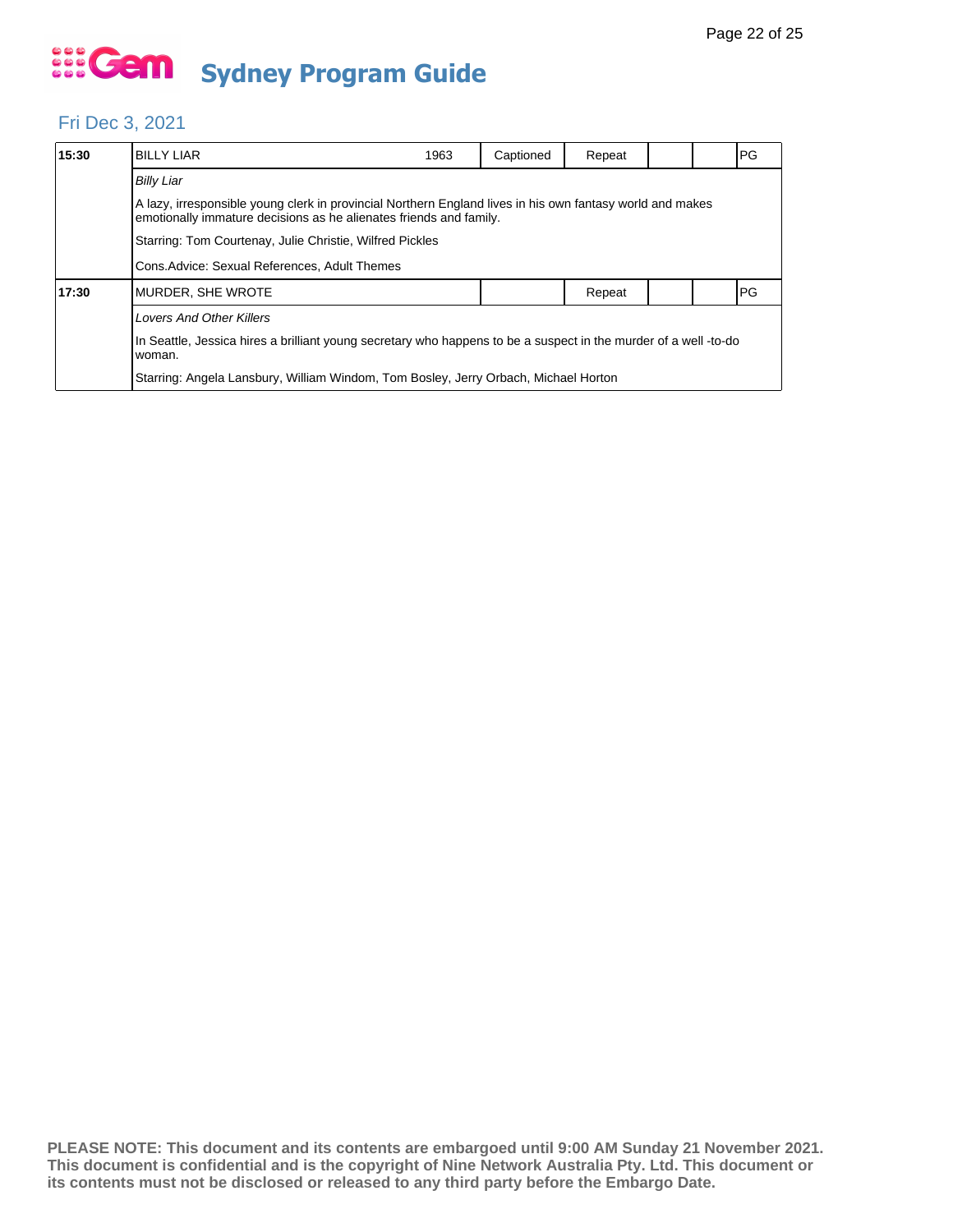#### Fri Dec 3, 2021

| 18:30 | <b>ANTIQUES ROADSHOW</b>                                                                                                                                                                                                                         | Captioned | Repeat |  | <b>WS</b> | G |  |  |  |
|-------|--------------------------------------------------------------------------------------------------------------------------------------------------------------------------------------------------------------------------------------------------|-----------|--------|--|-----------|---|--|--|--|
|       | Highlights of 2016                                                                                                                                                                                                                               |           |        |  |           |   |  |  |  |
|       | Fiona Bruce travels across various regions of the United Kingdom, appraising antiques brought in by the local<br>people. You'd be amazed at how much a seemingly inexpensive antique can be worth.                                               |           |        |  |           |   |  |  |  |
| 19:30 | <b>SAVED &amp; REMADE</b>                                                                                                                                                                                                                        |           |        |  | <b>WS</b> | G |  |  |  |
|       | Linda brings a beautiful and unusual Polish cloak that belonged to her father to the workshop; Ken arrives with a<br>collection of family rings and gemstones; Mechanics and metals expert Titch has a favour to ask of seamstress<br>Elizabeth. |           |        |  |           |   |  |  |  |
| 20:30 | STAR TREK: THE MOTION PICTURE<br>1979                                                                                                                                                                                                            |           | Repeat |  | <b>WS</b> | G |  |  |  |
|       | <b>Star Trek: The Motion Picture</b>                                                                                                                                                                                                             |           |        |  |           |   |  |  |  |
|       | When an alien spacecraft of enormous power is spotted approaching Earth, Admiral Kirk resumes command of the<br>Starship Enterprise in order to intercept, examine and hopefully stop the intruder.                                              |           |        |  |           |   |  |  |  |
|       | Starring: William Shatner, Leonard Nimoy, Deforest Kelley                                                                                                                                                                                        |           |        |  |           |   |  |  |  |
| 23:10 | <b>MEMORY LANE</b>                                                                                                                                                                                                                               |           |        |  | <b>WS</b> | M |  |  |  |
|       | Chris Isaak                                                                                                                                                                                                                                      |           |        |  |           |   |  |  |  |
|       | With a voice that Madonna once described has being mysterious and familiar at the same time, Chris Isaak has<br>been winning and breaking hearts with his unique brand or lovelorn rock n roll since the late 80s.                               |           |        |  |           |   |  |  |  |
|       | Cons.Advice: Themes                                                                                                                                                                                                                              |           |        |  |           |   |  |  |  |
| 00:30 | ANTIQUES ROADSHOW                                                                                                                                                                                                                                | Captioned |        |  | WS        | G |  |  |  |
|       | Highlights of 2016 - Part 1                                                                                                                                                                                                                      |           |        |  |           |   |  |  |  |
|       | Fiona Bruce travels across various regions of the United Kingdom, appraising antiques brought in by the local<br>people. You'd be amazed at how much a seemingly inexpensive antique can be worth.                                               |           |        |  |           |   |  |  |  |
| 01:00 | TV SHOP - HOME SHOPPING                                                                                                                                                                                                                          |           | Repeat |  | <b>WS</b> | G |  |  |  |
|       | Home shopping programme.                                                                                                                                                                                                                         |           |        |  |           |   |  |  |  |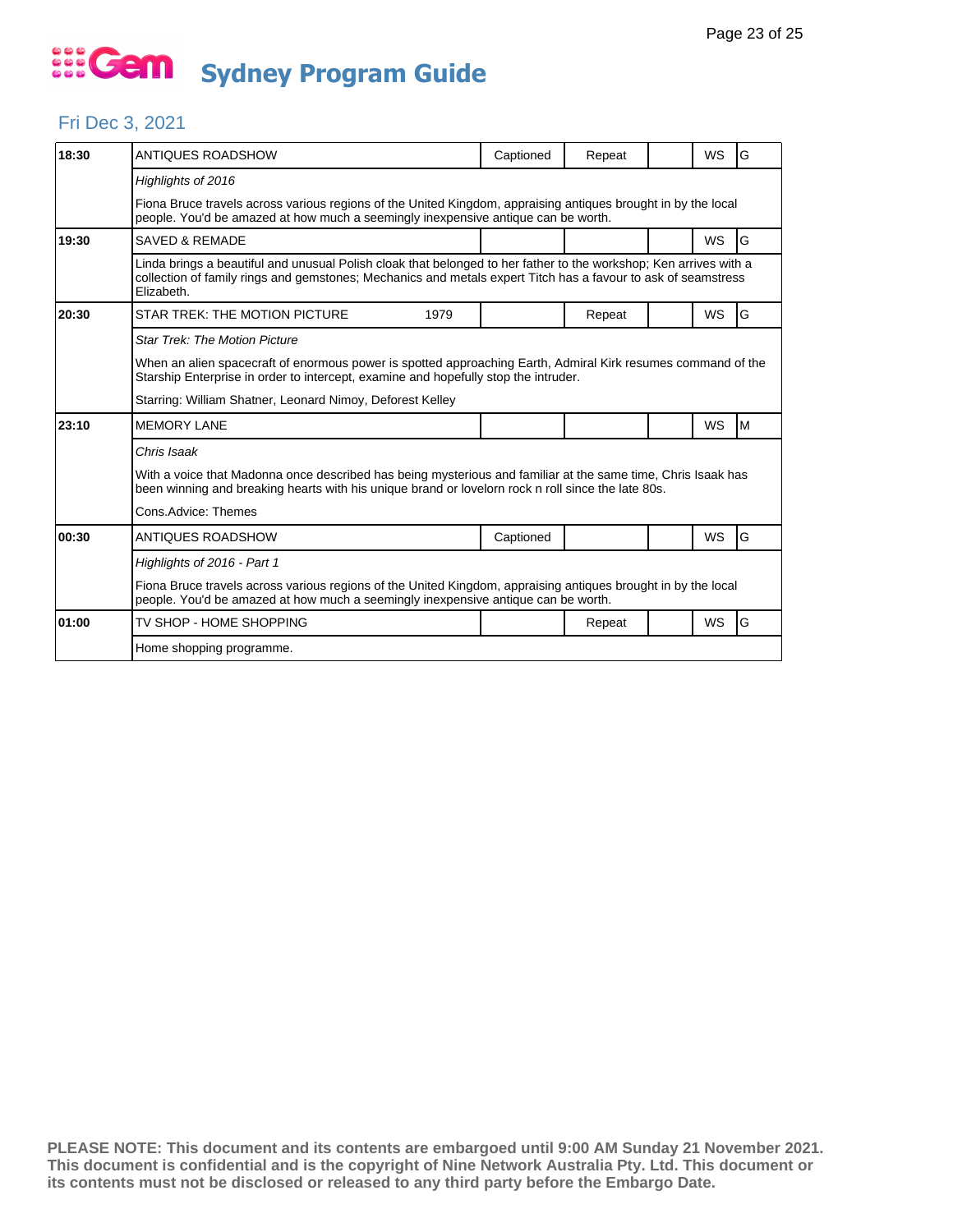#### Sat Dec 4, 2021

| 06:00 | NEWSTYLE DIRECT                                                                                                                                                                                                                                                                                              |                                                                      |           | Repeat |  | WS | G  |  |  |
|-------|--------------------------------------------------------------------------------------------------------------------------------------------------------------------------------------------------------------------------------------------------------------------------------------------------------------|----------------------------------------------------------------------|-----------|--------|--|----|----|--|--|
|       | Pic Gold                                                                                                                                                                                                                                                                                                     |                                                                      |           |        |  |    |    |  |  |
|       | Home shopping programme.                                                                                                                                                                                                                                                                                     |                                                                      |           |        |  |    |    |  |  |
| 06:30 | TV SHOP - HOME SHOPPING                                                                                                                                                                                                                                                                                      |                                                                      |           | Repeat |  | WS | G  |  |  |
|       | Home shopping programme.                                                                                                                                                                                                                                                                                     |                                                                      |           |        |  |    |    |  |  |
| 10:00 | <b>SEAWAY</b>                                                                                                                                                                                                                                                                                                |                                                                      | Captioned | Repeat |  |    | PG |  |  |
|       | <b>Shipment From Marseilles</b>                                                                                                                                                                                                                                                                              |                                                                      |           |        |  |    |    |  |  |
|       | Interpol suspects that a ship from Marseilles is involved with drug smuggling. King works with an Interpol agent to<br>find out how the smuggling is taking place and by whom.                                                                                                                               |                                                                      |           |        |  |    |    |  |  |
|       | Starring: Stephen Young, Austin Willis                                                                                                                                                                                                                                                                       |                                                                      |           |        |  |    |    |  |  |
| 11:05 | <b>EDGAR WALLACE MYSTERIES</b>                                                                                                                                                                                                                                                                               |                                                                      |           | Repeat |  | WS | PG |  |  |
|       | Face of a Stranger                                                                                                                                                                                                                                                                                           |                                                                      |           |        |  |    |    |  |  |
|       | In prison, two inmates are getting out soon. One, soon getting out, has been sent up for a heist of several thousand<br>pounds, still not recovered. The other, getting out before him, pumps the other for details of his home life, so he he<br>can assume the other's identity and get to the loot first. |                                                                      |           |        |  |    |    |  |  |
|       | Starring: Emrys Jones, Sarah Lawson, Patrick Barr                                                                                                                                                                                                                                                            |                                                                      |           |        |  |    |    |  |  |
|       | Cons.Advice: Some Violence                                                                                                                                                                                                                                                                                   |                                                                      |           |        |  |    |    |  |  |
| 12:20 | THE AVENGERS                                                                                                                                                                                                                                                                                                 |                                                                      |           | Repeat |  |    | PG |  |  |
|       | Murdersville                                                                                                                                                                                                                                                                                                 |                                                                      |           |        |  |    |    |  |  |
|       | Outside the pub at the sleepy English village of Little Storping-in -the Swuff, Martin is shot by Wilson.                                                                                                                                                                                                    |                                                                      |           |        |  |    |    |  |  |
|       | Starring: Patrick MacNee, Diana Rigg                                                                                                                                                                                                                                                                         |                                                                      |           |        |  |    |    |  |  |
| 13:20 | <b>HUCKLEBERRY FINN</b>                                                                                                                                                                                                                                                                                      | 1974                                                                 | Captioned | Repeat |  | WS | G  |  |  |
|       | Huckleberry Finn                                                                                                                                                                                                                                                                                             |                                                                      |           |        |  |    |    |  |  |
|       | Huckleberry Finn escapes his humdrum world by sailing a raft down the Mississippi River. Accompanying him is<br>Jim, a slave running away from being sold. Together the two strike a bond of friendship that takes them through<br>harrowing events and thrilling adventures.                                |                                                                      |           |        |  |    |    |  |  |
|       | Starring: Jeff East, Paul Winfield, Harvey Korman                                                                                                                                                                                                                                                            |                                                                      |           |        |  |    |    |  |  |
| 15:45 | HAWAII                                                                                                                                                                                                                                                                                                       | 1966                                                                 |           | Repeat |  | WS | PG |  |  |
|       | Hawaii                                                                                                                                                                                                                                                                                                       |                                                                      |           |        |  |    |    |  |  |
|       | This restored film version of James Michener's best-seller stars a remarkable cast in a celebrated epic adventure<br>that traces the arrival of missionaries in 1820s Hawaii and the eventual devastation of a paradise lost.                                                                                |                                                                      |           |        |  |    |    |  |  |
|       |                                                                                                                                                                                                                                                                                                              | Starring: Richard Harris, Julie Andrews, Max Von Sydow, Gene Hackman |           |        |  |    |    |  |  |
|       | Cons.Advice: Adult Themes, Some Violence                                                                                                                                                                                                                                                                     |                                                                      |           |        |  |    |    |  |  |